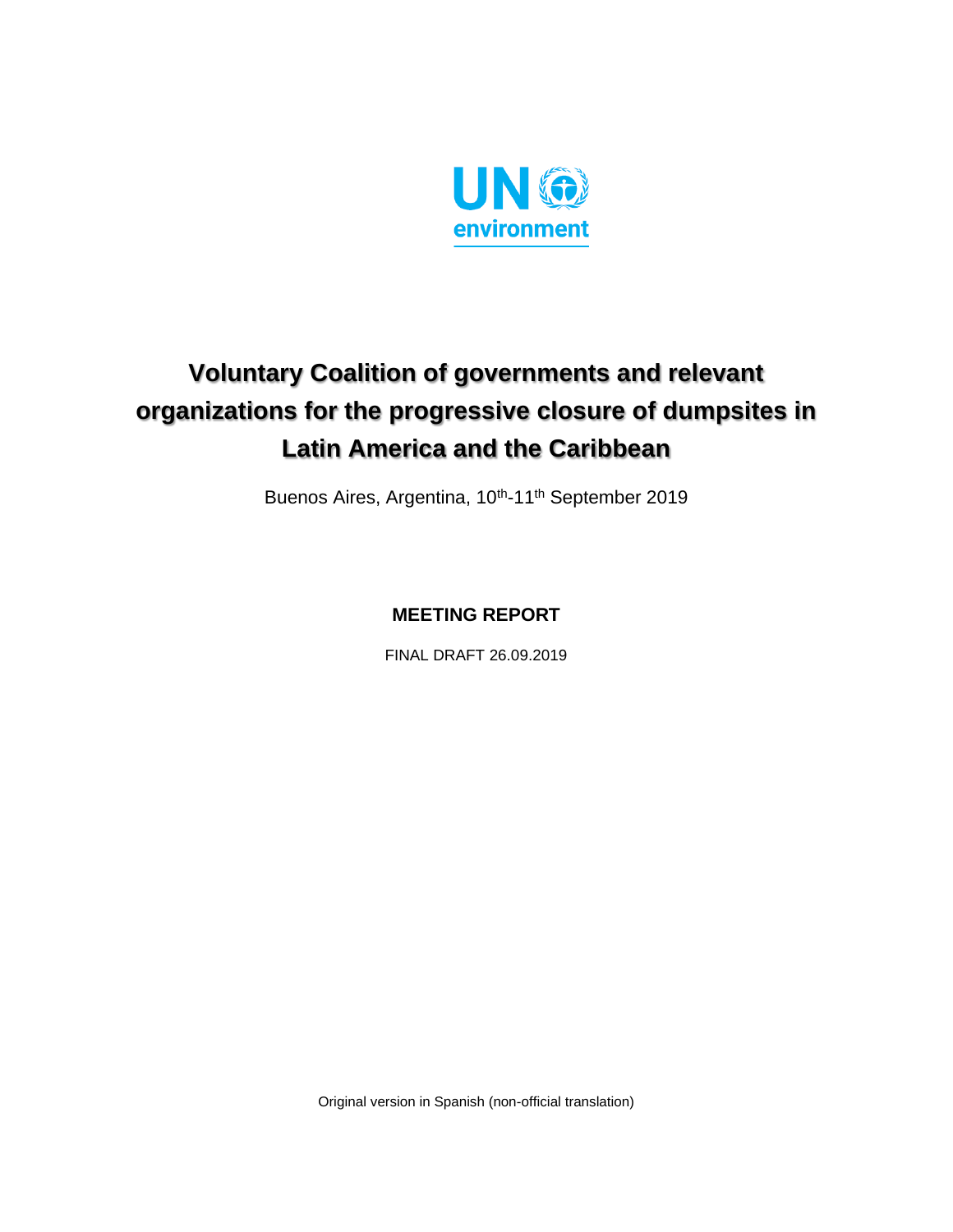# **Table of Contents**

|    |                                                         | Page           |
|----|---------------------------------------------------------|----------------|
| 1. | Introduction                                            | 3              |
|    | Background                                              | 3              |
|    | Goals of the meeting                                    | 3              |
|    | Participants and Organization                           | 3              |
| 2. | Development of the meeting                              | $\overline{4}$ |
|    | Session 1: Introduction and background                  | $\overline{4}$ |
|    | Session 2: Goals and scope of the work of the Coalition | 6              |
|    | Session 3: Work Plan and organizational structure       | 6              |
|    | <b>Technical visit</b>                                  | $\overline{7}$ |
| 3. | Next steps                                              | $\overline{7}$ |
|    | <b>Annexes</b>                                          |                |
| I  | Government focal points                                 | 8              |
| Ш  | Agenda                                                  | 9              |
| Ш  | <b>Lists of Participants</b>                            | 12             |
| Ш  | <b>Coalition Working Framework</b>                      | 14             |
| IV | Draft Work Plan                                         | 17             |
| V  | Technical visit - photos                                | 22             |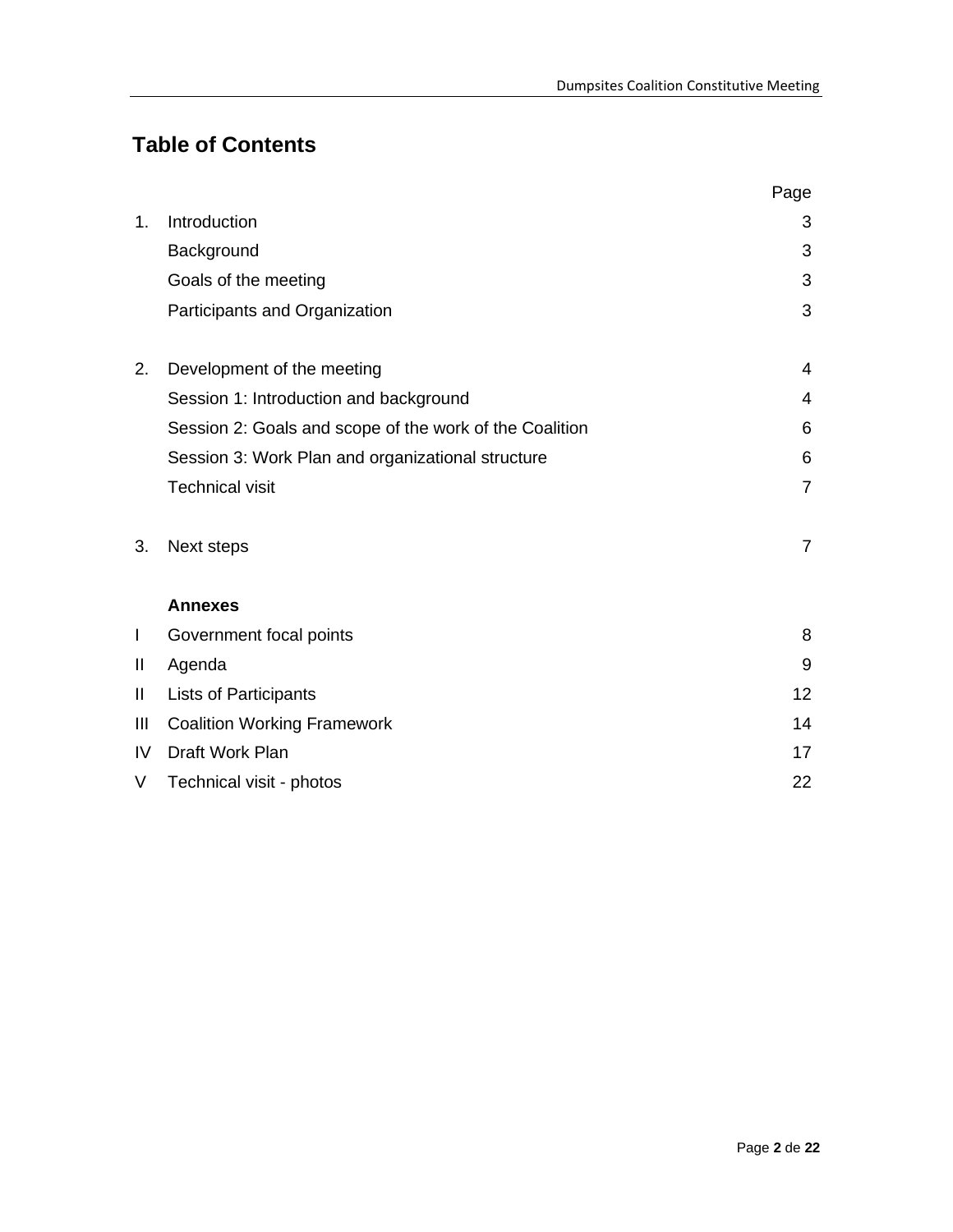### **1. INTRODUCTION**

The Coalition was established as a follow-up to Decision 1 on Chemicals, marine litter and waste management, which was adopted at the XX Meeting of the Forum of Ministers of Environment of Latin America and the Caribbean (Buenos Aires,  $9<sup>th</sup> - 12<sup>th</sup>$  October 2018), where countries of the region agreed to make the necessary efforts to strengthen the integrated solid waste management, developing the necessary policies and strategies to phase-out the unsound waste management practices, including dumpsites and open burning.

In addition, UN Environment was invited to promote the establishment of a voluntary coalition of governments and other relevant organizations, with the objective to develop a roadmap for the progressive closure of landfills and the effective transition towards the integrated waste management in the region, including the development of technical and financial guidelines, taking into account the different realities of the region, and promoting the exchange of good practices and experiences.

In this context, UN Environment invited all governments in the region and other organizations to express interest to be part of the Coalition and to designate focal points. Nominated focal points were invited to join a constitutive meeting that took place on 10th – 11th September 2019, in Buenos Aires, Argentina. Thereon, in Annex I, is included a list of government focal points nominated to date.

The meeting was preceded on September  $9<sup>th</sup>$  by an International Conference on Integral Organic Waste Management organized jointly with the Association for Solid Waste Studies of Argentina (ARS/ISWA).

### **Goals of the meeting**

The aim of the meeting was to:

- 1) Define the specific objectives of the Coalition, as well as the scope of the work to be developed and its possible organizational structure.
- 2) Promote a first exchange of experiences about dumpsites closure programs in different countries of the region, and the work developed by different organizations.
- 3) Agree on an action plan for the development of a roadmap for the progressive closure of dumpsites, and other related actions, such as the development of technical and financial guidelines, training, and pilot projects.

The agenda of the workshop is included in Annex II.

### **Participants and Organization**

The meeting took place at the premises of ISALUD University and was organized by the UN Environment Latin America and the Caribbean Office, with the support of the Argentine Association for Solid Waste Studies (ARS/ISWA) and the Basel Convention Coordinating Centre (BCCC-SCRC) from Uruguay.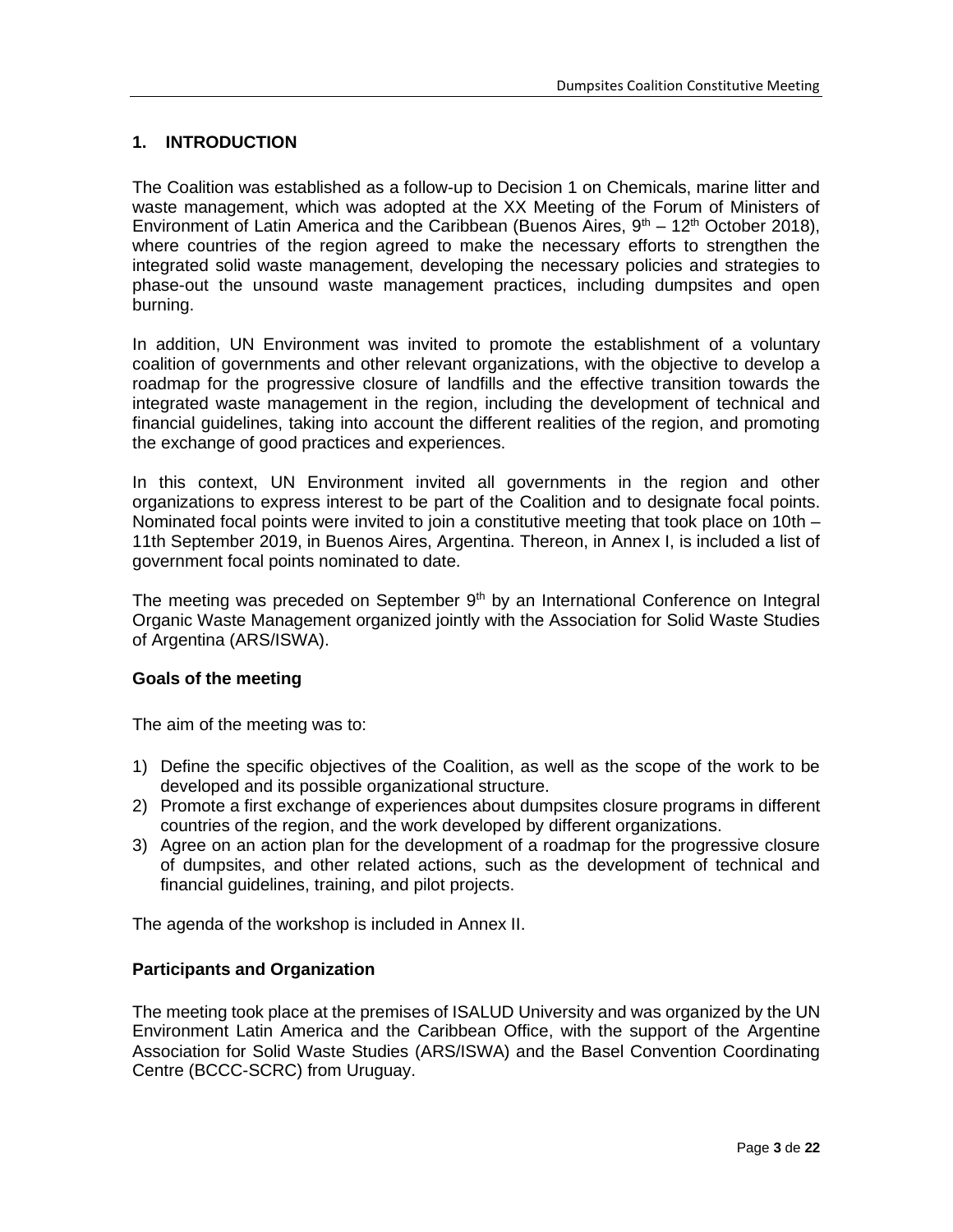Around 20 persons were part of the event, including government focal points from Argentina, El Salvador, Guatemala, Panama, Dominican Republic, Suriname, and Uruguay, as well as representatives from other organizations such as ARS, BCCC/SCRC, ABRELPE/ISWA, BID, CAF, UIM, PAHO/WHO, and CCAC. The list of participants is included in Annex III.

### **2. DEVELOPMENT OF THE MEETING**

The meeting was organized in three sessions, including a technical visit.

### **Session 1: Introduction and background**

In this first session, a summary about the Waste Management Outlook for Latin America and the Caribbean was presented by Atilio Savino, chief editor, stressing that final disposal of waste is the dominant way of waste management (90% of the waste generated), and that a third of them, around 145,000 tons per day, are still destined to dumpsites.

After an introduction of the background, goals and expected results of the meeting, it took place an exchange among the participants about the situation in their respective countries concerning dumpsites closure programs. Some of the information shared by government focal points is summarized below.

- Argentina: the issue of landfills is still a challenge of the nation: actually, 61% of the population is covered by sanitary landfills, and ongoing interventions are expected to raise the coverage to 75%. Waste and BCA management is the responsibility of the municipalities, however, provision of technical and financial assistance from the National State is fundamental. No dumpsites inventory is available. They are working on a regionalization plan. For the effective implementation of regional systems of waste management, it is essential to work on the consolidation of consortiums of municipalities and provinces, which requires developing consensus. Importance of social inclusion of waste pickers, as well as communication and awareness-raising issues.
- El Salvador: it is necessary support at municipal level, where the focus is mostly devoted to daily needs and municipalities have a high rate of indebtedness. They have endured challenges on the regionalization due to opposition to locate final disposal sites. Training, communication and awareness-raising are essential. Importance of anticipating the operational phase of infrastructures, as some landfills have become dumpsites because of this type of deficiency. To date, 141 dumpsites have been inventoried at a national level. In 2017 an ultimatum was expressed for its technical closure.
- Guatemala: the management of landfills is the responsibility of municipalities, but it is necessary the collaboration at all levels. In the country, 2313 illegal landfills have been identified; 33% have been closed in cooperation with local authorities. They are promoting a joint approach to the new installations. It has been required a technical closure of the landfill in Guatemala City, due to an accident. This has created challenges with the waste pickers ("guajeros"). The government has developed basic guidelines and a certificate training in waste sorting, oriented to this sector. The national solid waste policy is available, but for some time they are working on the adoption of general law on waste.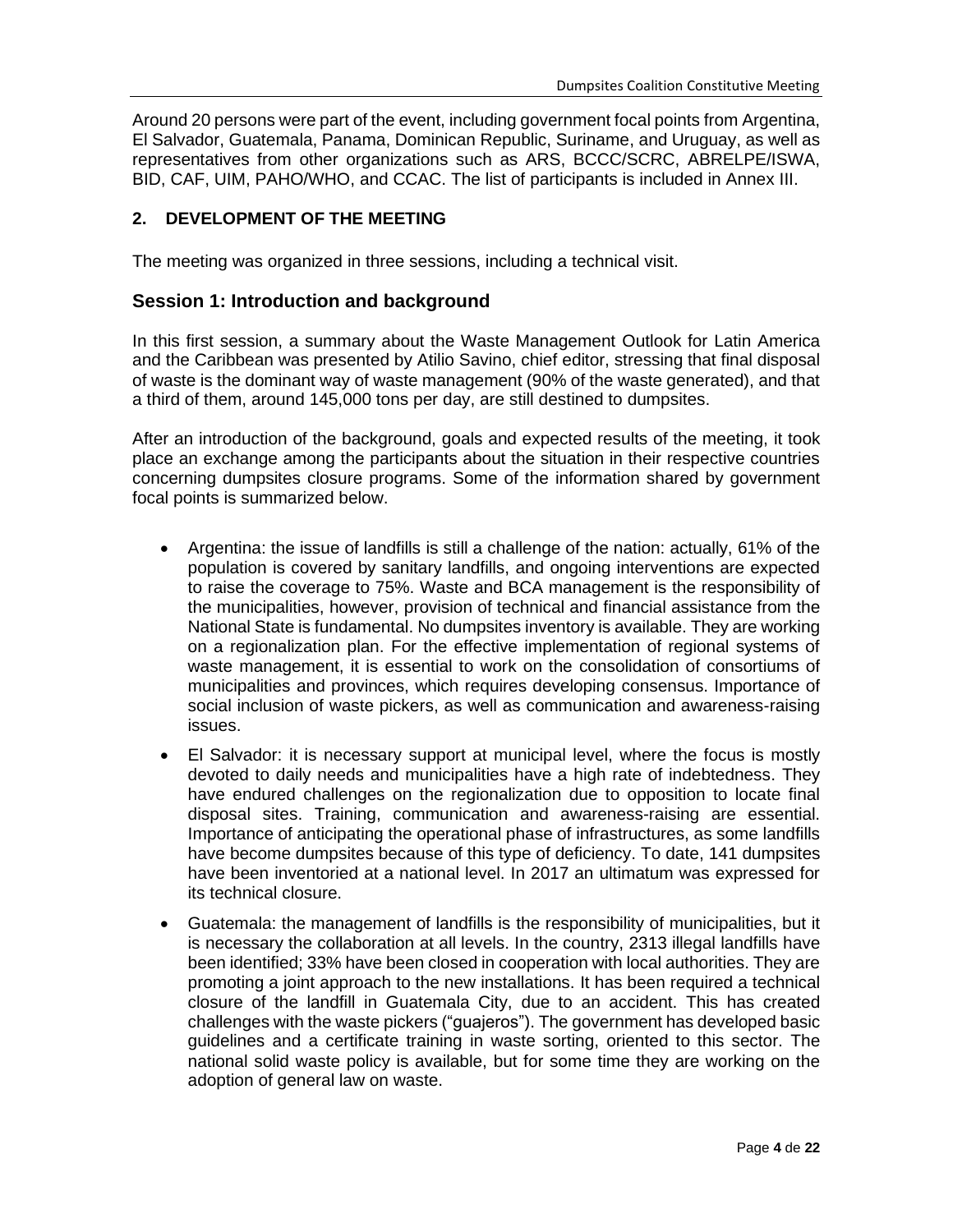- Panama: the landfill of the capital city occupies about 120 hectares and serves more than 1,500,000 residents, receiving around 2200 tons per day of waste from two of the most densely populated capital districts (Panamá y San Miguelito). It presents weaknesses in its operation, affecting surrounding communities. As part of its basic health program, the Sanitation Authority makes the diagnosis of dumpsites at a national level and has determined the necessary closure of three of them (Boquete, Agua Dulce, and Penonomé), being fundamental in proposing efficient solutions. Recently, legislation prohibiting the use of plastic bags in stores came into force. There are initiatives from the private sector to recover generated waste, as used tires.
- Dominican Republic: a total of 350 dumpsites have been inventoried and georeferenced. Little progress has been made in its technical closure. The current operations on these sites are rather basic because they do not have sanitary landfills. La Duquesa is the main landfill, which receives 4,000 tons per day. It has been released the "Dominicana Limpia" program, which includes integrated management of waste and dumpsites closure, with interventions in several municipalities. Since 2010, they are working in a general law of waste.
- Suriname: a baseline project has recently been completed. The country generates almost 200,000 tons per year (40% organic matter). At present, they are discarded in dumpsites but exist the intention to convert to sanitary landfills. Also, they are being evaluated for options of energy recovery. The Public Work Ministry is in charge of the collection and disposal of waste. Some of the main challenges include the lack of technical staff, the management of disposal sites (fires), the presence of waste pickers, or the availability of land for new facilities.
- Uruguay: the competences are defined at the municipal level (Departments), but ordinances developed from a sanitation perspective have not been updated. It is ongoing the approval of a national law of integrated waste management, which will consolidate the distribution of competences and create instruments to facilitate the financial sustainability of waste management, the integration of waste pickers, move forward to the formalization of management and the strengthening of urban waste management. Only two of the 19 Departments are sanitary landfills. It is required to promote regionalization, although it raises certain challenges.

Various organizations also expressed their interest and support to the Coalition. The Pan American Health Organization (PAHO/WHO) described the important links between this topic and aspects related to health, particularly concerning the population that operates or is directly exposed to the landfills. The Unión Iberoamericana de Municipalistas (UIM) manifested its interest to collaborate, particularly from the perspective of capacity building in the municipalities and the exchange of knowledge.

The Climate and Clean Air Coalition (CCAC) presented the synergies with the work they are carrying out concerning the reduction of short-live climate pollutant emissions in the waste field, including capacity building actions and pilot projects also related to dumpsites closure. The Inter-American Development Bank (IDB) pointed out that this initiative fits within the actions that they are already implementing in order to support countries in the improvement of the integrated waste management, including the closure of dumpsites in Argentina. Also, the Latin American Development Bank (CAF) described modalities of support to countries of the region, including non-refundable technical cooperation resources, financing of basic infrastructure and strengthening of governance structures.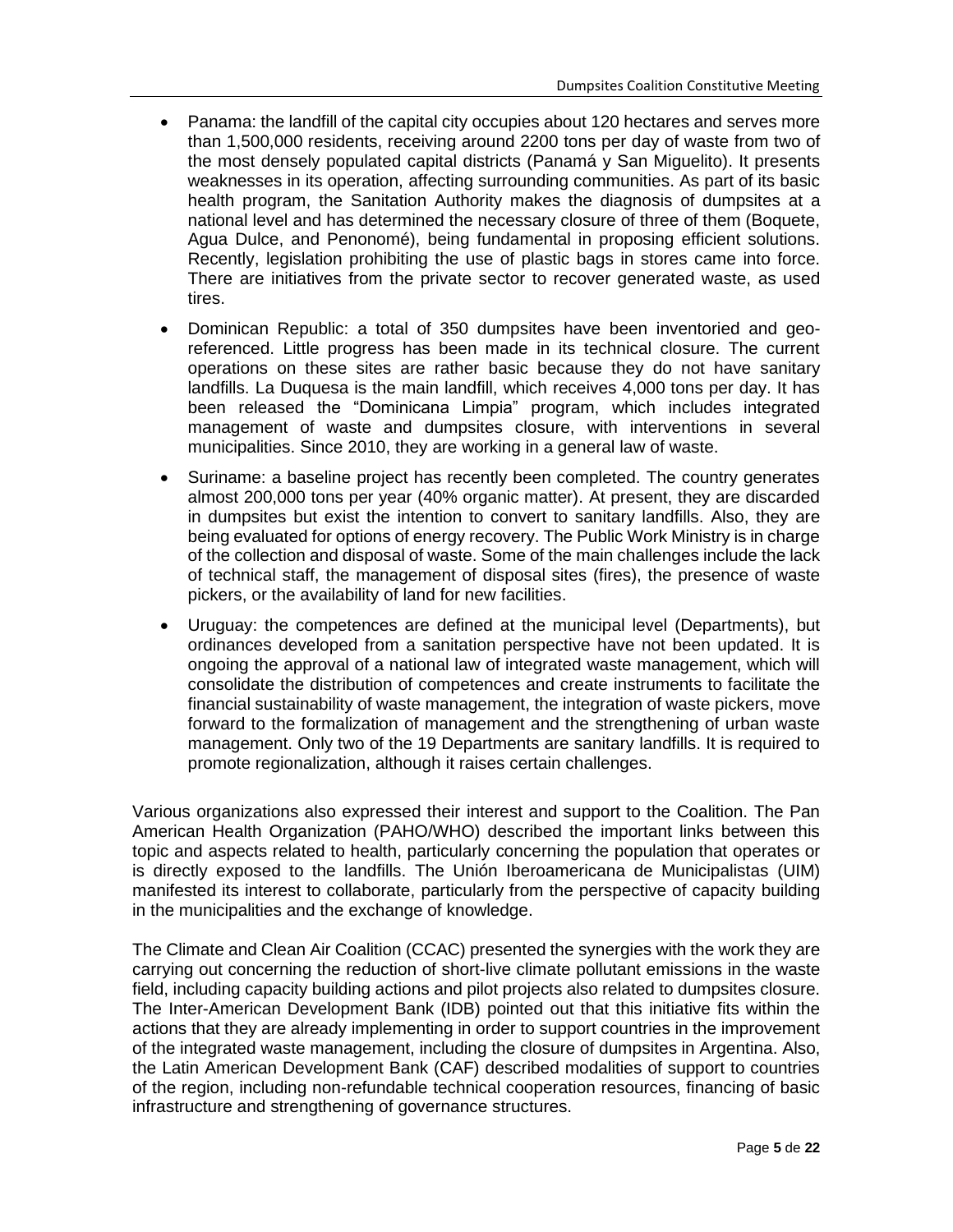The Basel Convention Coordinating Centre, together with the focal point of Argentina, reported about recent developments within the framework of the Basel Convention Partnership on Household Waste, identifying possible synergies, such as the development of technical guidelines. The International Solid Waste Association (ISWA) and ARS presented the program they have promoted at international level for the closure of the biggest dumpsites in the word, and the roadmap document developed in this regard.

### **Session 2: Goals and scope of the work of the Coalition**

This session was interactive with a view to agree on the main objectives of the Coalition. For this purpose, the mandate expressed in Decision 1 of the XXI Forum of Ministries of Environment was taken into consideration, as well as the remarks of the different focal points.

The agreed objectives are set out below:

1.

During this session, the possible scope and the elements of the roadmap were also preliminarily discussed. It was identified the possibility to include gradual goals of the dumpsite's closure until a certain year, e.g. 2030, including also the goal to make available some type of baseline at an early stage. The roadmap could be a short document for its consideration by the Forum of Ministries, followed by annexes with more technical content.

### **Session 3: Action Plan and Organizational Structure**

In this session, the participants discussed the modalities of participation and possible organizational structure of the Coalition. These points were accorded on the **Coalition Framework Document**, which is included in **Annex IV** of the present report.

The Framework establishes that the Coalition will be comprised by representatives of governments of the region of Latin America and the Caribbean, as well as representatives of other relevant organizations. UN Environment will provide Secretariat support.

Also, it sets the conformation of a **Steering Committee**, with the role to coordinate, guide, support and follow up the activities of the Coalition, as well as to facilitate the mobilization of resources. The Committee shall be composed of eight (8) members, being the majority the focal points from governments. The governments that expressed their interest to be part of this Committee were: Argentina, El Salvador, Guatemala, Suriname, and Uruguay. Regarding the other organizations, the UIM also expressed its interest, just like ISWA and ARS, subject to consideration by the rest of the group. CAF and other organizations indicated that they would consult accordingly.

The group also identified other possible organisms to be invited, such as the Interamerican Sanitary and Environmental Engineering Association (AIDIS), or the Regional Initiative for Inclusive Recycling (IRR)/Avina Foundation.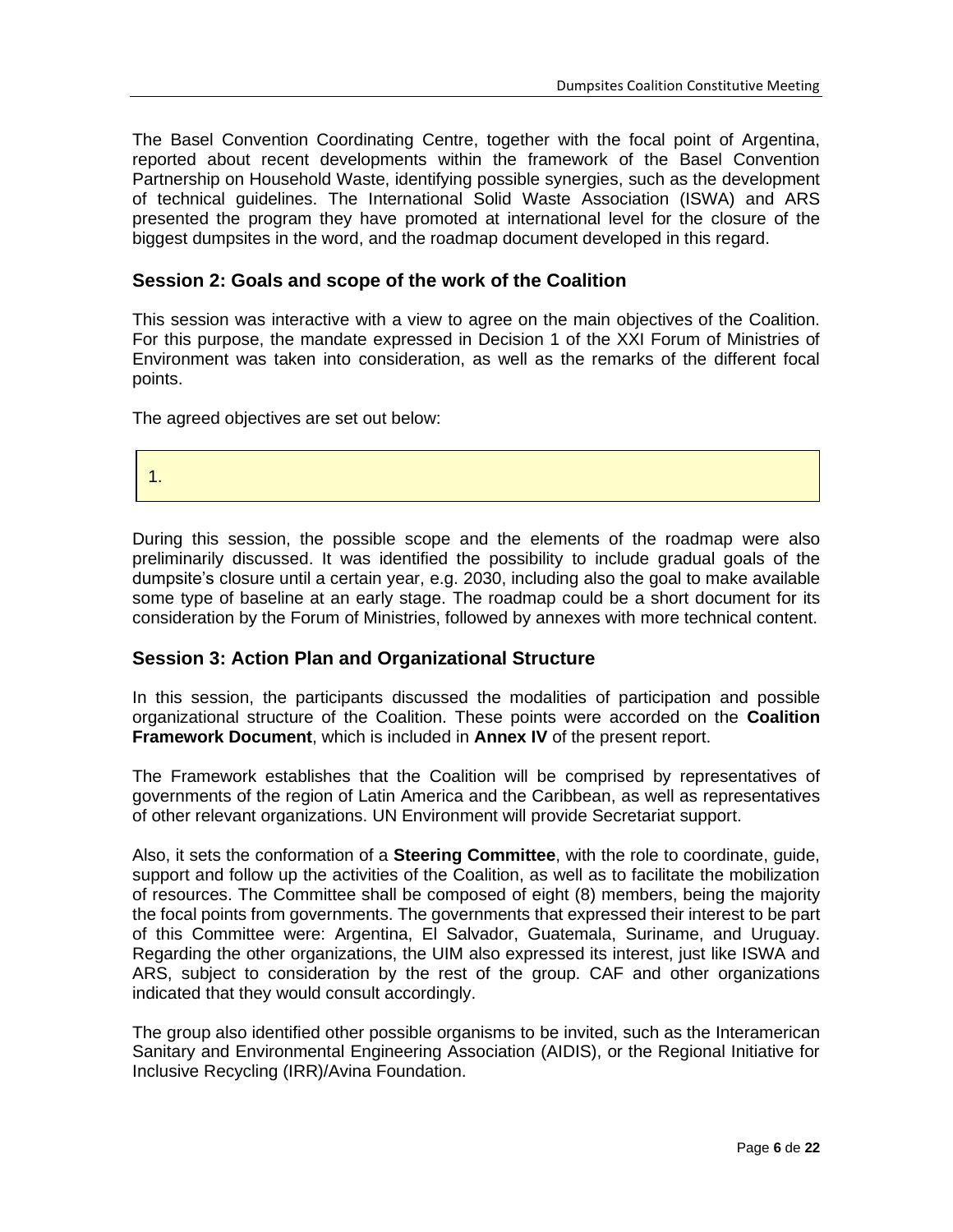Regarding the **Action Plan**, its structure was defined, which will be linked to the four (4) agreed goals of the Coalition. Then, the participants worked on groups, and different activities and milestones were identified for each of the objectives. The document, which is attached in Annex V, will be completed during the following weeks in consultation with all the focal points.

### **Technical visit**

The meeting included a visit to the facilities of the CEAMSE company, which was created by the province of Buenos Aires and the City of Buenos Aires for the integrated management of urban solid waste in the metropolitan area (equivalent to about 14 million people). This included a guided tour of the sanitary landfill area, leachate treatment facilities, biogas energy recovery, composting plant, and mechanical biological treatment (see Annex VI).

### **3. NEXT STEPS**

As a result of the meeting, the next steps were agreed:

- Elaborate the draft meeting report for review.
- Circulate the final documents of the Coalition Framework document and Objectives.
- Inform all focal points about the composition of the Steering Committee and confirm the nominations of the other organizations.
- Invite other organizations to be part of the Coalition.
- Edit the draft Action Plan and circulate to all focal points for comments (until  $30<sup>th</sup>$ September) and development of the final version.
- Convene an initial meeting of the Steering Committee (tentatively the 3rd week of October 2019).
- Report about the progress of the Coalition at the next Intersessional Meeting of the Forum of Ministries of Environment (Bridgetown, Barbados, 5-6<sup>th</sup> November 2019) encouraging other governments to join the Coalition.
- Take advantage of the next opportunities for the dissemination of the Coalition´s work, such as the ISWA 2019 Congress in Bilbao.

| Country   | Name           | <b>Institution</b>                            | <b>Nomination</b><br>date |
|-----------|----------------|-----------------------------------------------|---------------------------|
| Argentina | Magalid Cutina | Secretariat of Environment<br>and Sustainable | 2 Sep 2019                |

### *Annex I – Government Focal Points nominated to date*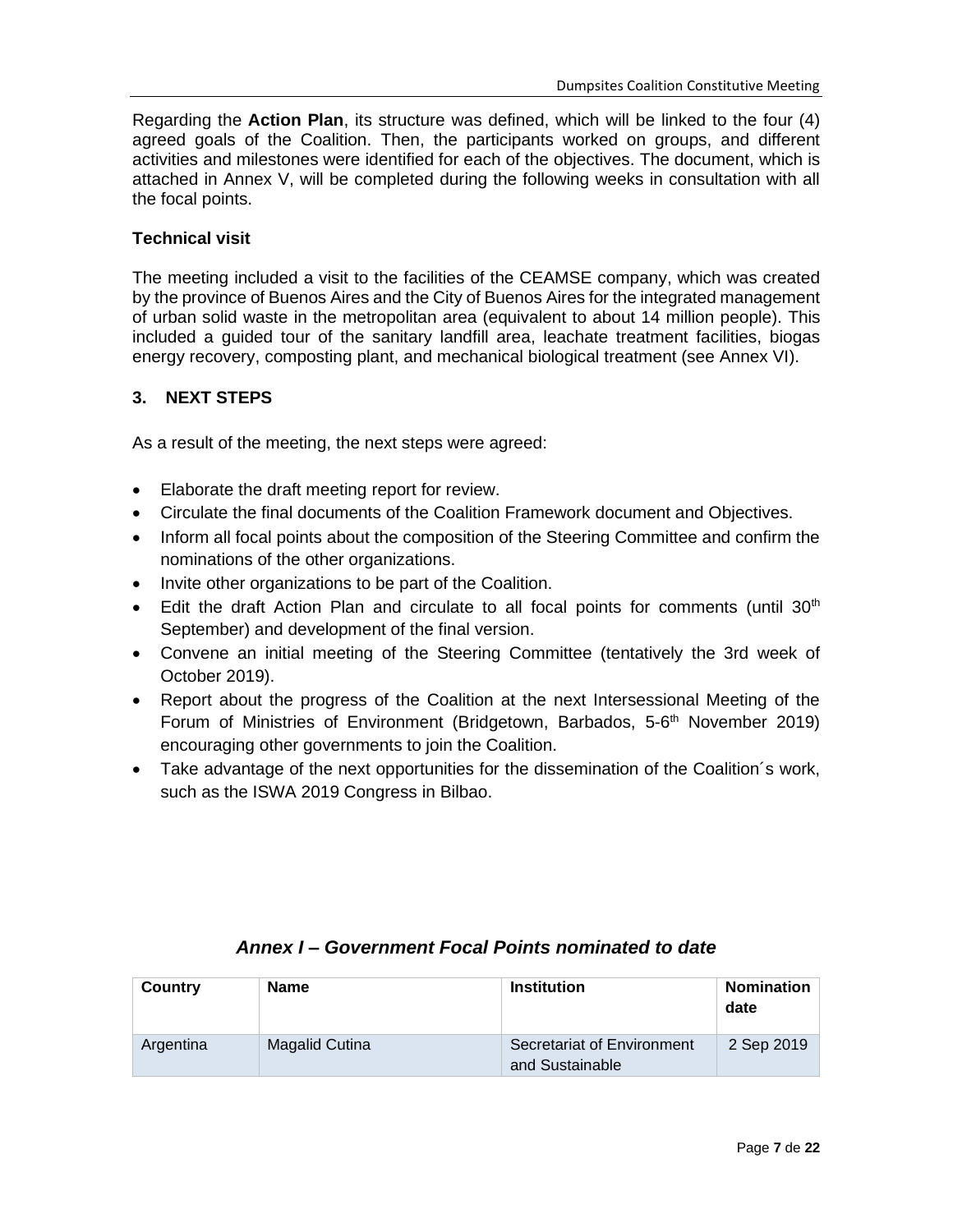|                       |                                                  | Development - Head of<br><b>Cabinet of Ministers</b>                                                                           |             |
|-----------------------|--------------------------------------------------|--------------------------------------------------------------------------------------------------------------------------------|-------------|
| Cuba                  | Gladys Goicochea Cardoso                         | Ministry of Environment                                                                                                        | 22 Jul 2019 |
| Ecuador               | Karina Maribel Barrera Moncayo                   | Ministry of Environment                                                                                                        | 15 Jul 2019 |
| El Salvador           | Ivania Avendaño                                  | <b>General Director of Citizen</b><br>and Institutional Attention -<br>Ministry of Environment and<br><b>Natural Resources</b> | 23 Jul 2019 |
| Guatemala             | <b>Otoniel Barrios</b>                           | Vice-Minister of<br>Environment - Ministry of<br><b>Environment and Natural</b><br>Resources                                   | 16 Jul 2019 |
| Honduras              | César Flores                                     | Ministry of Environment                                                                                                        | 12 Jul 2019 |
| Panama                | <b>Miguel Flores</b>                             | <b>Environmental Verification</b><br>and Performance Division -<br>Ministry of Environment                                     | 16 Jul 2019 |
| Dominican<br>Republic | Ana Hernández                                    | Direction of Solid Waste -<br>Ministry of Environment and<br><b>Natural Resources</b>                                          | 1 Aug 2019  |
| Suriname              | Janet Van Klaveren                               | Cabinet of the President of<br>the Republic of Suriname-<br><b>Coordination Environment</b>                                    | 19 Jul 2019 |
| Uruguay               | <b>Marisol Mallo</b><br>Alterna: Gabriela Medina | National Direction of<br>Environment - Ministry of<br>Housing, Land Management<br>and Environment                              | 11 Jul 2019 |

*Annex II - Agenda*

**PROGRAM DAY 1 (Tuesday 10 September 2019)**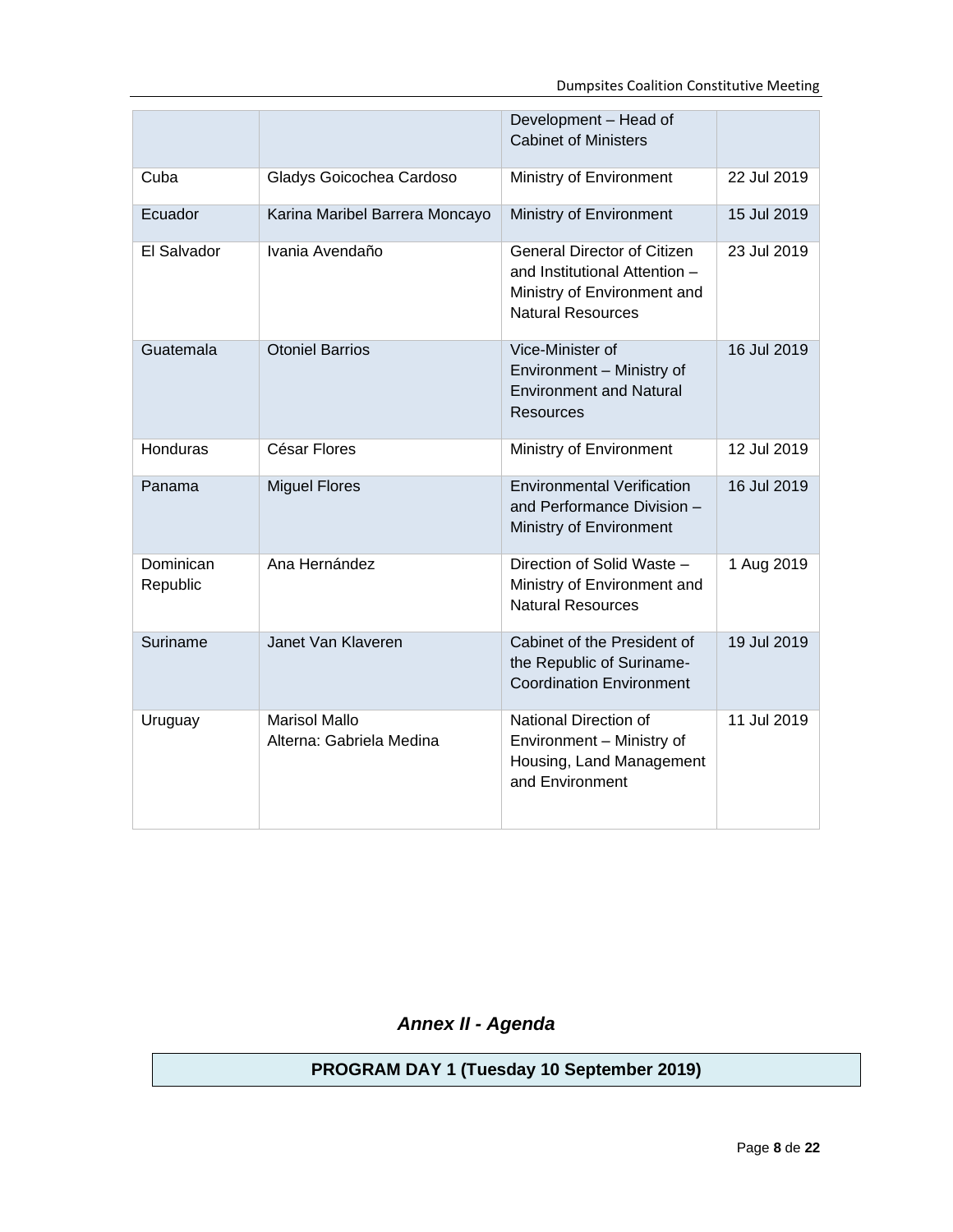| Session 1: Introduction and background. In this first session, the participants will have a |                                                                                           |  |  |  |
|---------------------------------------------------------------------------------------------|-------------------------------------------------------------------------------------------|--|--|--|
| first background approach of this initiative and will exchange experiences about landfill   |                                                                                           |  |  |  |
| closure programs in the region.                                                             |                                                                                           |  |  |  |
| $8:30 - 9:00$                                                                               | Registration                                                                              |  |  |  |
| $9:00 - 09:20$                                                                              | <b>Welcome Remarks</b>                                                                    |  |  |  |
|                                                                                             | <b>Un Environment</b>                                                                     |  |  |  |
|                                                                                             | ARS/ISWA - Association for the Study of Residues of Argentina                             |  |  |  |
|                                                                                             | Secretariat of Environment and Sustainable Development                                    |  |  |  |
| $9:20 - 09:30$                                                                              | Presentation of the participants                                                          |  |  |  |
| $09:30 - 10:00$                                                                             | Current situation of the waste management and final disposal in the                       |  |  |  |
|                                                                                             | region - Atilio Savino, ARS                                                               |  |  |  |
| $10:00 - 10:30$                                                                             | Background, overview of the initiative, goals and expected                                |  |  |  |
|                                                                                             | results of the meeting - Jordi Pon, UN Environment                                        |  |  |  |
|                                                                                             |                                                                                           |  |  |  |
|                                                                                             | <b>Answers and Questions</b>                                                              |  |  |  |
| $10:30 - 10:50$                                                                             | <b>Coffee Break</b>                                                                       |  |  |  |
|                                                                                             |                                                                                           |  |  |  |
| $10:50 - 12:00$                                                                             | Presentation of initiatives or programs for the closure of dumpsties in                   |  |  |  |
|                                                                                             | the region.                                                                               |  |  |  |
|                                                                                             | Experiences of participating countries                                                    |  |  |  |
| $12:00 - 13:00$                                                                             | Initiatives and perspectives of the Coalition's potential partners                        |  |  |  |
|                                                                                             | organizations.                                                                            |  |  |  |
|                                                                                             | <b>ISWA/ABRELPE/ARS</b>                                                                   |  |  |  |
|                                                                                             | <b>CCAC</b> - Climate and Clean Air Coalition                                             |  |  |  |
|                                                                                             | Development Banks (BID, CAF, etc.)                                                        |  |  |  |
|                                                                                             | PAHO/WHO                                                                                  |  |  |  |
|                                                                                             | Ibero American Municipalists Union (UIM)                                                  |  |  |  |
|                                                                                             | <b>Basel Convention Coordinating Centre</b><br><b>CEAMSE</b>                              |  |  |  |
| $13:00 - 14:15$                                                                             | Lunch                                                                                     |  |  |  |
|                                                                                             |                                                                                           |  |  |  |
|                                                                                             | Session 2: Objectives and scope of the Coalition's work. In this session the participants |  |  |  |
|                                                                                             | will define the specific objectives of the Coalition and possible areas of work.          |  |  |  |
| $14:15 - 14:45$                                                                             | Definition and validation of the Coalition's specific objectives:                         |  |  |  |
|                                                                                             | Develop a Roadmap for the progressive closure of dumpsites                                |  |  |  |
|                                                                                             | and the effective transition to integrated waste management                               |  |  |  |
|                                                                                             | in Latin America and the Caribbean.                                                       |  |  |  |
|                                                                                             | Development of technical and financial guidelines                                         |  |  |  |
|                                                                                             | Training and promotion of good practices and exchange of                                  |  |  |  |
| $14:45 - 16:15$                                                                             | experiences                                                                               |  |  |  |
|                                                                                             | Interactive session                                                                       |  |  |  |
|                                                                                             | (a) Possible elements of the Roadmap                                                      |  |  |  |
|                                                                                             | To map the necessities of the roadmap's components to be developed                        |  |  |  |
|                                                                                             | by the Coalition, it is proposed a presentation of the ISWA roadmap                       |  |  |  |
|                                                                                             | and the Brasilia case as reference, followed by a work session among                      |  |  |  |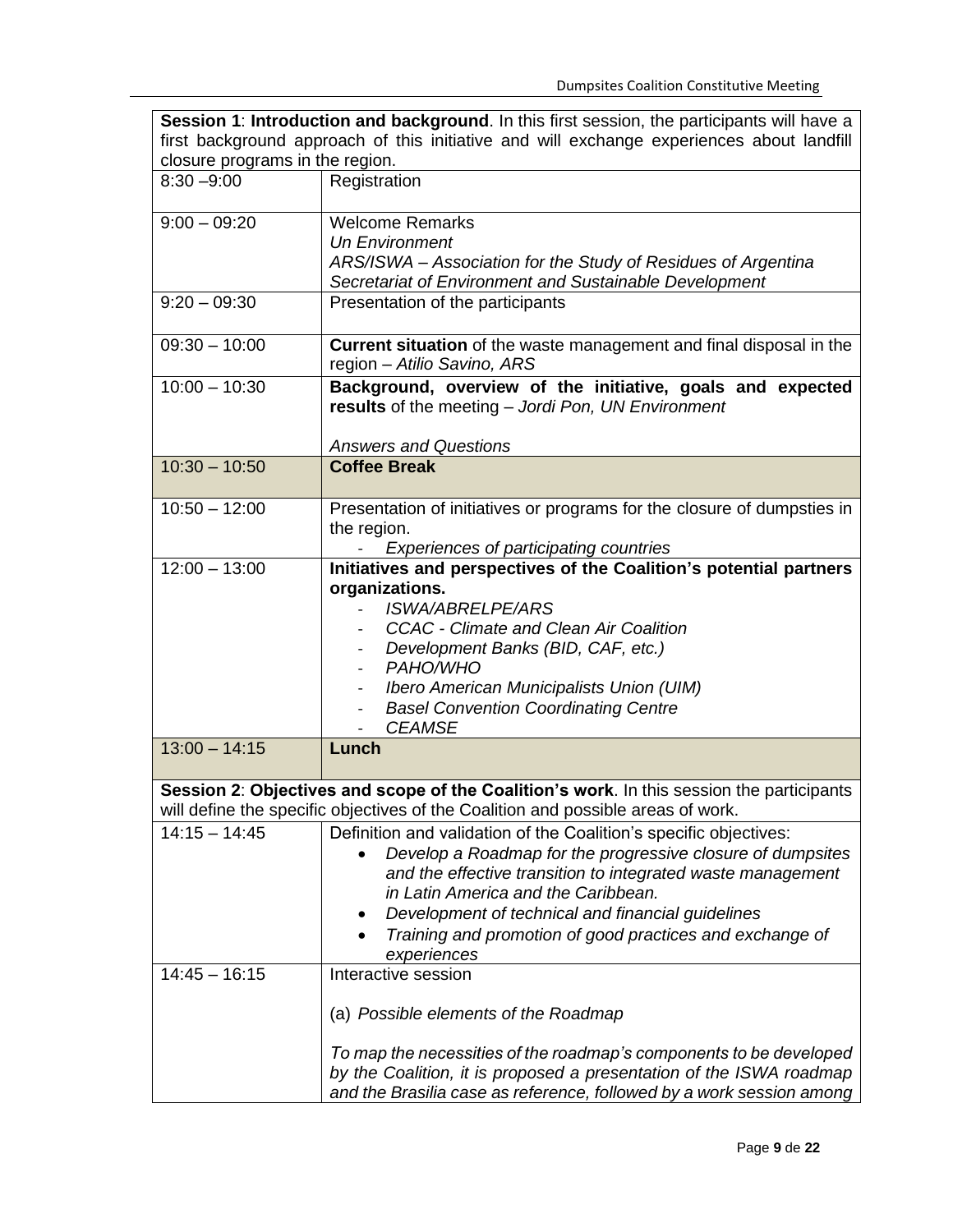|                 | participants in order to identify: ¿What are the main barriers for the<br>landfills closure in the region? $\lambda$ What are the elements that will allow<br>them to set against for the progressive closure? Possible elements of<br>a regional roadmap. |  |  |  |  |
|-----------------|------------------------------------------------------------------------------------------------------------------------------------------------------------------------------------------------------------------------------------------------------------|--|--|--|--|
|                 | (b) Identification of other possible areas of work of the Coalition, such<br>as:                                                                                                                                                                           |  |  |  |  |
|                 | Development of inventories/baseline<br>Development of technical and financial orientations<br>Training and promotion<br>Pilot projects                                                                                                                     |  |  |  |  |
|                 | Identification of existing related initiatives, necessary resources,<br>partners,                                                                                                                                                                          |  |  |  |  |
| $16:15 - 16:30$ | <b>Coffee Break</b>                                                                                                                                                                                                                                        |  |  |  |  |
| $16:30 - 17:00$ | Coalition Framework: Identification of the main elements and<br>organizational structure of the Coalition.                                                                                                                                                 |  |  |  |  |
| $17:00 - 17:30$ | Summary of the day and logistical aspects of the Day 2 Program                                                                                                                                                                                             |  |  |  |  |

| <b>PROGRAM DAY 2 (Wednesday 11 September 2019)</b> |                                                                                              |  |  |  |  |  |
|----------------------------------------------------|----------------------------------------------------------------------------------------------|--|--|--|--|--|
|                                                    | Technical visit: visit the North III Environmental Cluster (CEAMSE)                          |  |  |  |  |  |
|                                                    |                                                                                              |  |  |  |  |  |
| $8:00 - 9:00$                                      | Departure and transfer (from ISALUD)                                                         |  |  |  |  |  |
| $9:00 - 11:30$                                     | Guided tour to the installation of the cluster (Biogas Plants, TMB,                          |  |  |  |  |  |
|                                                    | Leachate Treatment, Composting Plant)                                                        |  |  |  |  |  |
|                                                    |                                                                                              |  |  |  |  |  |
|                                                    |                                                                                              |  |  |  |  |  |
| $11:30 - 12:30$                                    | Return to the meeting place                                                                  |  |  |  |  |  |
|                                                    |                                                                                              |  |  |  |  |  |
| $12:30 - 13:30$                                    | Lunch                                                                                        |  |  |  |  |  |
|                                                    |                                                                                              |  |  |  |  |  |
|                                                    | Session 3: Action Plan and organizational structure. In this session, the participants will  |  |  |  |  |  |
|                                                    | define an Action Plan for the roadmap development, as well as the areas of work, agreed in   |  |  |  |  |  |
| <b>Terms of Reference</b>                          | previous sessions. Also, it will be established coordination mechanisms of the Coalition and |  |  |  |  |  |
| $13:30 - 14:15$                                    | Members and partners of the Coalition                                                        |  |  |  |  |  |
|                                                    | Governments                                                                                  |  |  |  |  |  |
|                                                    | Organizations                                                                                |  |  |  |  |  |
|                                                    | Other initiatives                                                                            |  |  |  |  |  |
|                                                    | Accession procedure                                                                          |  |  |  |  |  |
| $14:15 - 14:45$                                    | Possible coordination structure of the Coalition                                             |  |  |  |  |  |
|                                                    | Coordination and monitoring body                                                             |  |  |  |  |  |
|                                                    | Representatives                                                                              |  |  |  |  |  |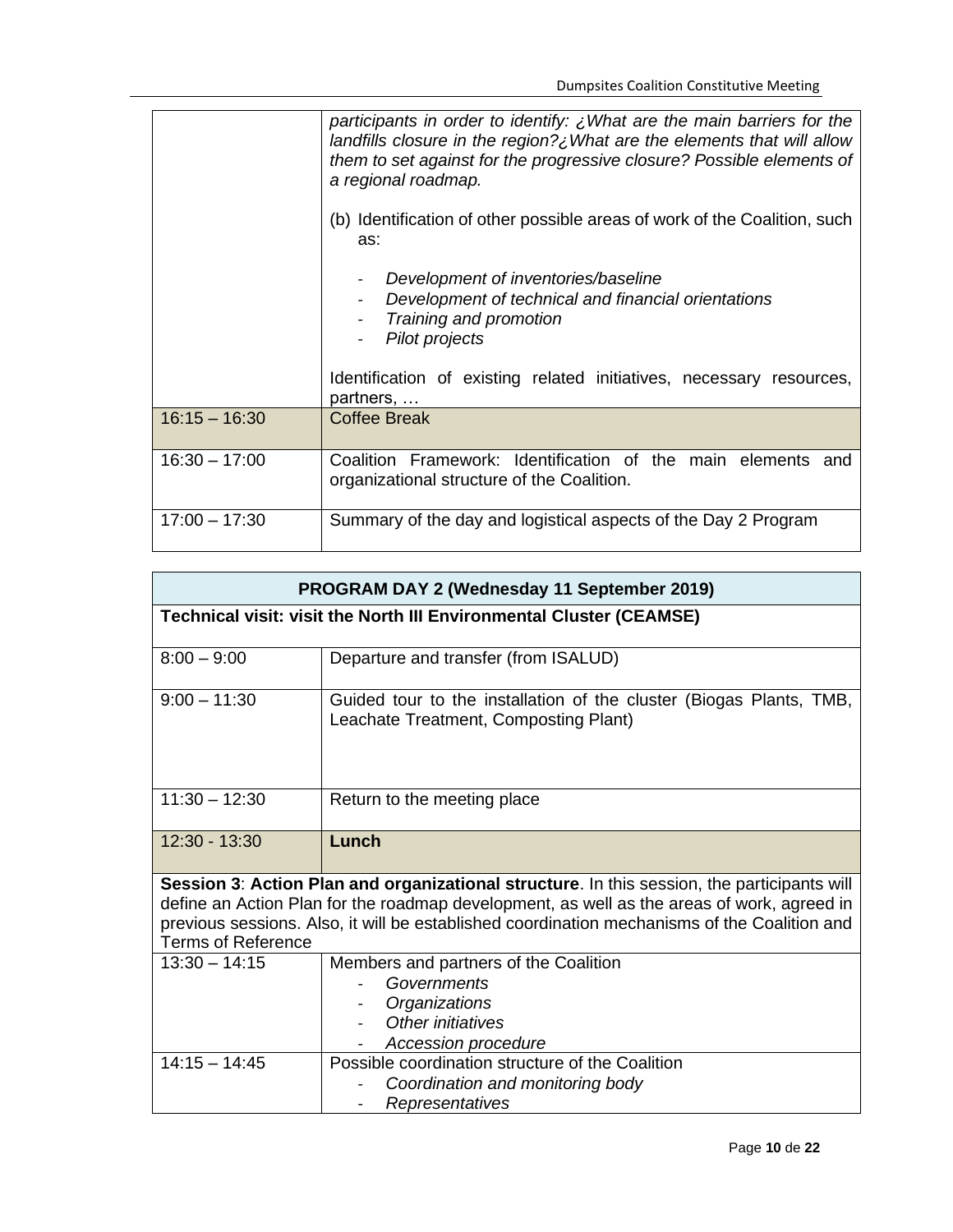|                 | Operation<br>Secretariat                                                                                                                                                                                                                                                                  |
|-----------------|-------------------------------------------------------------------------------------------------------------------------------------------------------------------------------------------------------------------------------------------------------------------------------------------|
| $14:45 - 15:30$ | <b>Review of the Coalition Framework</b>                                                                                                                                                                                                                                                  |
| $15:30 - 15:50$ | <b>Coffee Break</b>                                                                                                                                                                                                                                                                       |
| $15:50 - 16:45$ | Action Plan and next steps<br>Actions<br>Programming<br>Resources<br>Responsibles<br>Expected results and identification of milestones (e.g. Intersessional<br>Meeting of the Forum of Ministries - Barbados, 5-6 November F019;<br>XXII Forum of Ministries, 2020).<br>Upcoming meetings |
| $16:45 - 17:00$ | Summary and closure                                                                                                                                                                                                                                                                       |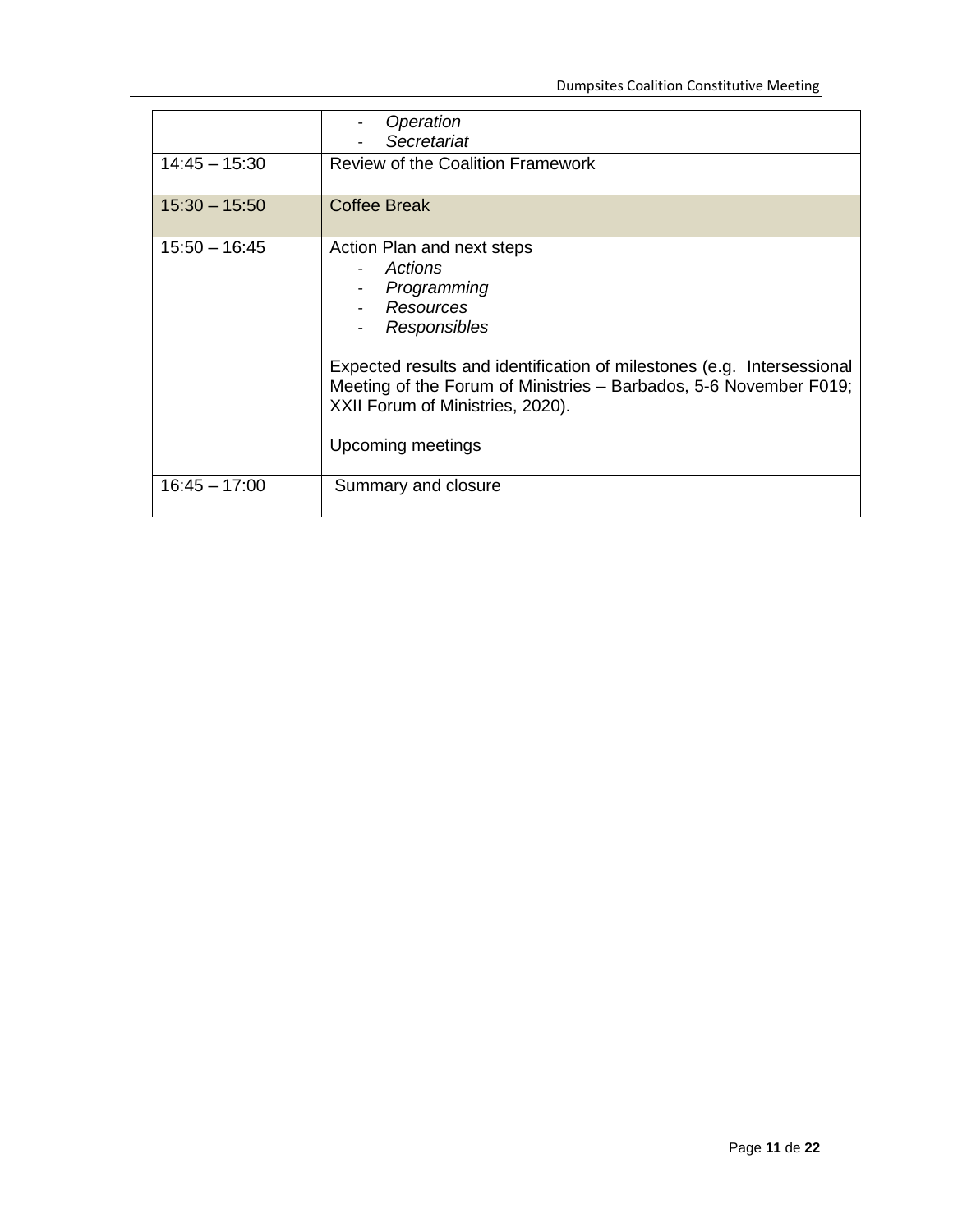## *Annex III – Lists of Participants*

# **Governments**

### **ARGENTINA**

Mrs. Ariana Rozenek Waste Director – Environment and Sustainable Development Secretariat Email: [arozenek@ambiente.gob.ar](mailto:arozenek@ambiente.gob.ar)

Mrs. Magalid Cutina Urban Solid Waste Coordinator Environment and Sustainable Development Secretariat Email: [mcutina@ambiente.gov.ar](mailto:mcutina@ambiente.gov.ar)

### **EL SALVADOR**

Mrs. Ivania Avendaño General Director of Citizen and Institutional Attention - Ministry of Environment and Natural Resources Email: [ivanya.avendano@marn.gob.sv](mailto:ivanya.avendano@marn.gob.sv)

### **GUATEMALA**

Architect Otoniel Barrios Toledo Vice-Minister of Environment – Ministry of Environment and Natural Resources Email: [obarrios@marn.gob.gt](mailto:obarrios@marn.gob.gt)

### **PANAMA**

Mr. Miguel Flores Environmental Performance and Verification Division – Ministry of **Environment** Email: [mflores@miambiente.gob.pa](mailto:mflores@miambiente.gob.pa)

### **DOMINICAN REPUBLIC**

Mrs. Ana Hernández Solid Waste Direction Ministry of Environment Email: [Ana.Hernandez@ambiente.gob.do](mailto:Ana.Hernandez@ambiente.gob.do)

### **SURINAME**

Mr. Santosh Sosajo Permanent Secretary Ministry of Public Works, Transport, and **Communication** Email: [sosajo@yahoo.com](mailto:sosajo@yahoo.com)

### **URUGUAY**

Mrs. Silvana Martínez National Direction of Environment – Ministry of Housing, Land Management and Environment Email: [silvana.martinez@mvotma.gub.uy](mailto:silvana.martinez@mvotma.gub.uy)

# **Other Participants**

**Association for the Study of Solid Waste (ARS)** Mr. Ricardo Rollandi Executive Director

Mrs. Atilio Savino Vice-president Argentina Email: [asavino@ars.org.ar](mailto:asavino@ars.org.ar)

Mrs. María Laprida Argentina Email: [ars@isalud.edu.ar](mailto:ars@isalud.edu.ar)

Argentina

**Brazilian Association of Public Cleaning Companies – ABRELPE/ISWA**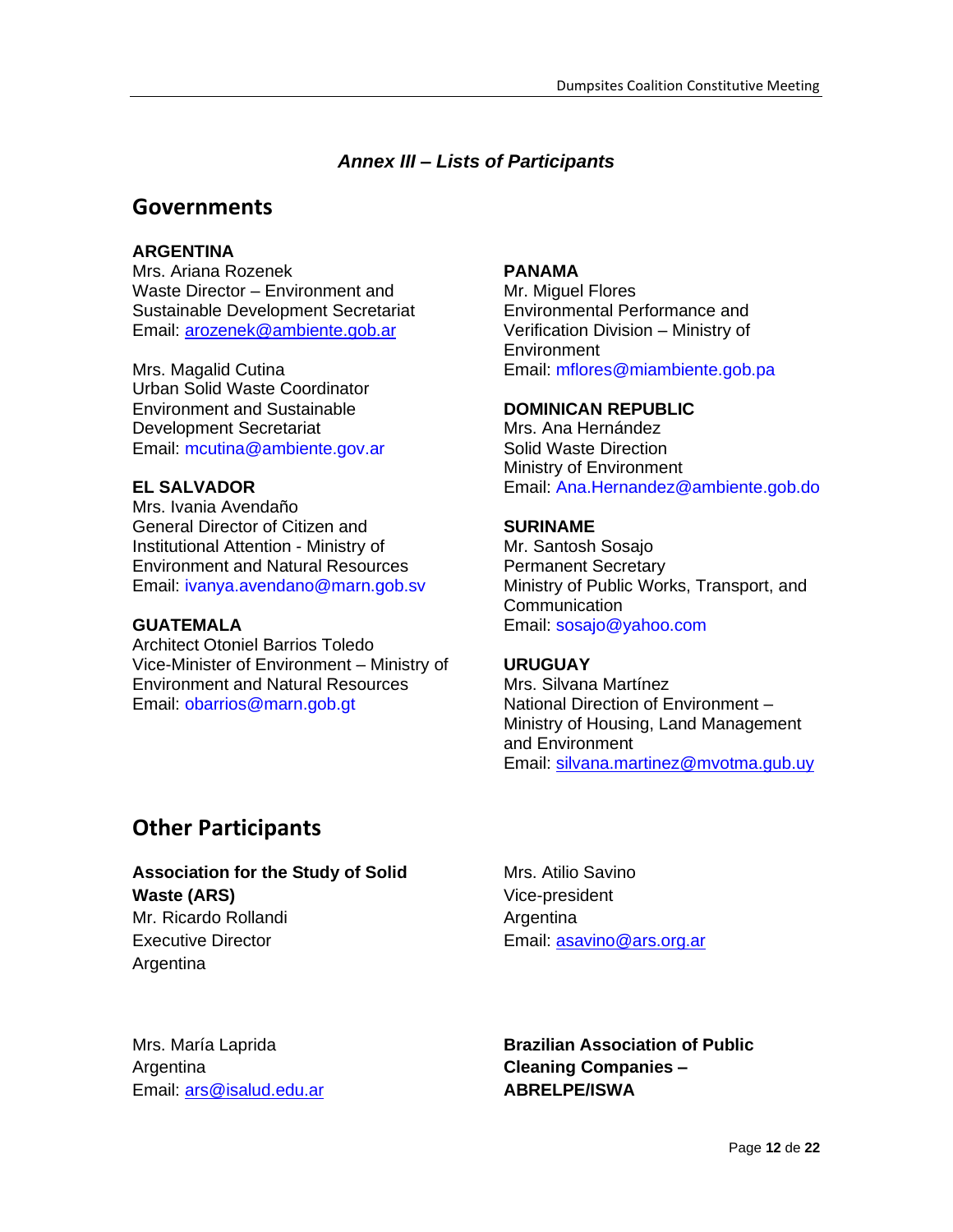Mrs. Carlos RV Silva Filho **Director** Brazil Email: [carlos@abrelpe.org.br](mailto:carlos@abrelpe.org.br)

# **Inter-American Development Bank (IDB)** Mr. Jorge Oyamada

Argentina Email: [jorgeoya@iadb.org](mailto:jorgeoya@iadb.org)

Mrs. Natali Alvarado Argentina Email: [eugeniaal@iadb.org](mailto:eugeniaal@iadb.org)

### **Pan American Health Organization (PAHO/WHO)** Mrs. Alejandra Ferrero Argentina

Email: [ferreroale@paho.org](mailto:ferreroale@paho.org)

### **UN Environment**

Sr. Jordi Pon Regional Coordinator for Chemicals and **Waste** Regional Office for Latin America and the **Caribbean** Panama Email: [jordi.pon@un.org](mailto:jordi.pon@un.org)

**Basel Convention Coordinating Centre**  Mrs. Natalia Maciel Uruguay Email: [nataliamaciel.04@gmail.com](mailto:nataliamaciel.04@gmail.com)

#### **CCAC – Climate and Clean Air Coalition**

Mrs. Sandra Mazo-Nix Coordinator Waste Initiative USA Email: [sandra.mazo-nix@un.org](mailto:sandra.mazo-nix@un.org)

### **ISWA – The International Solid Waste Association** Mrs. Marco Ricci Italy Email: [Ricci.eco@gmail.com](mailto:Ricci.eco@gmail.com)

### **Development Bank of Latin America (CAF)** Mrs. Alejandro Miranda Argentina Email: [amiranda@caf.com](mailto:amiranda@caf.com)

# **Ibero-American Municipalists Union (UIM)** Mr. José Chira Regional Project Coordinator

Spain Email: [jchira\\_act@municipalistas.org](mailto:jchira_act@municipalistas.org)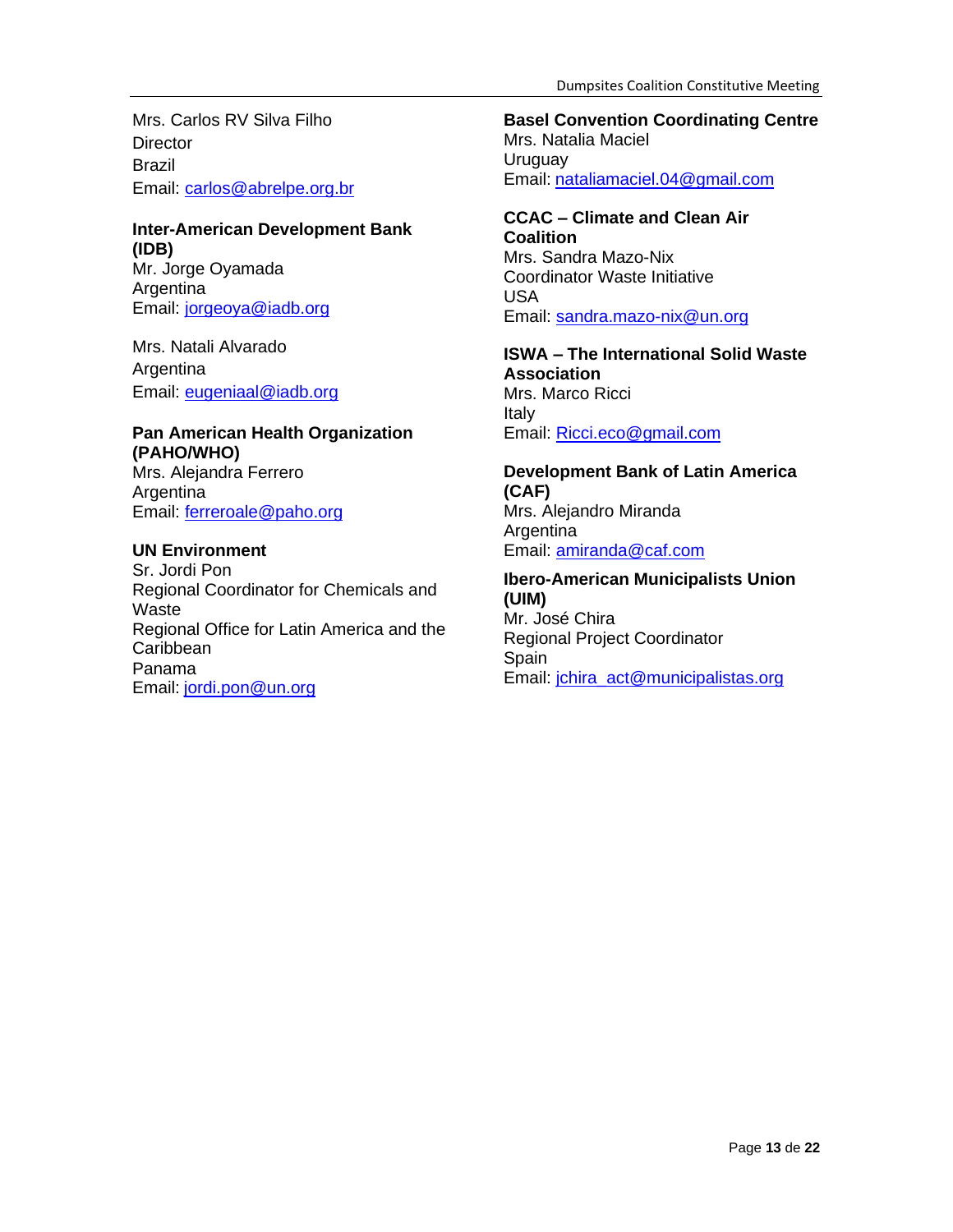# *Annex IV – Framework of the Coalition*

# **Framework of the Voluntary Coalition of governments and relevant organizations for the progressive closure of dumpsites in Latin America and the Caribbean**

### **FINAL DRAFT 11.09.2019**

### **Context and purposes**

The Coalition was established as a follow-up to Decision 1 on Chemicals, marine litter and waste management, which was adopted at the XX Meeting of the Forum of Ministers of Environment of Latin America and the Caribbean (Buenos Aires,  $9^{th} - 12^{th}$  October 2018), where the countries of the region agreed to make the necessary efforts to strengthen the integrated solid waste management, developing the necessary policies and strategies to phase-out the unsound waste management practices, including dumpsites and open burning. In addition, UN Environment was invited to promote the establishment of a voluntary coalition of governments and other relevant organizations, with the objective to develop a roadmap for the progressive closure of landfills and the effective transition towards the integrated waste management in the region, including the development of technical and financial guidelines, taking into account the different realities of the region, and promoting the exchange of good practices and experiences.

### **Objectives of the Coalition**

- 1. **Develop a roadmap** for the progressive closure of landfills and the effective transition to integrated waste management in Latin America and the Caribbean
- 2. Promote the development, adaptation, and dissemination of **guidelines**, including technical, social, environmental and economic aspects, considering existing work and in coordination with other initiatives.
- 3. Facilitate the **strengthening of capacities and exchange of information**, experiences and good practices about policies, instruments, related projects, and funding opportunities.
- 4. Promote **awareness raising** on the importance of the sound management of waste at all stages of their life cycle, and the consequence of their inadequate management.

### **Members**

- The Coalition will comprise the focal points nominated voluntarily by governments in the region. The nomination will be made through formal notifications by governments to the Secretariat of the LAC Forum of Ministers Ministers, which is in the UNEP Regional Office for Latin America and the Caribbean.
- Other stakeholders, such as international organizations, regional or national, intergovernmental institutions, and other potential stakeholders, related to the scope and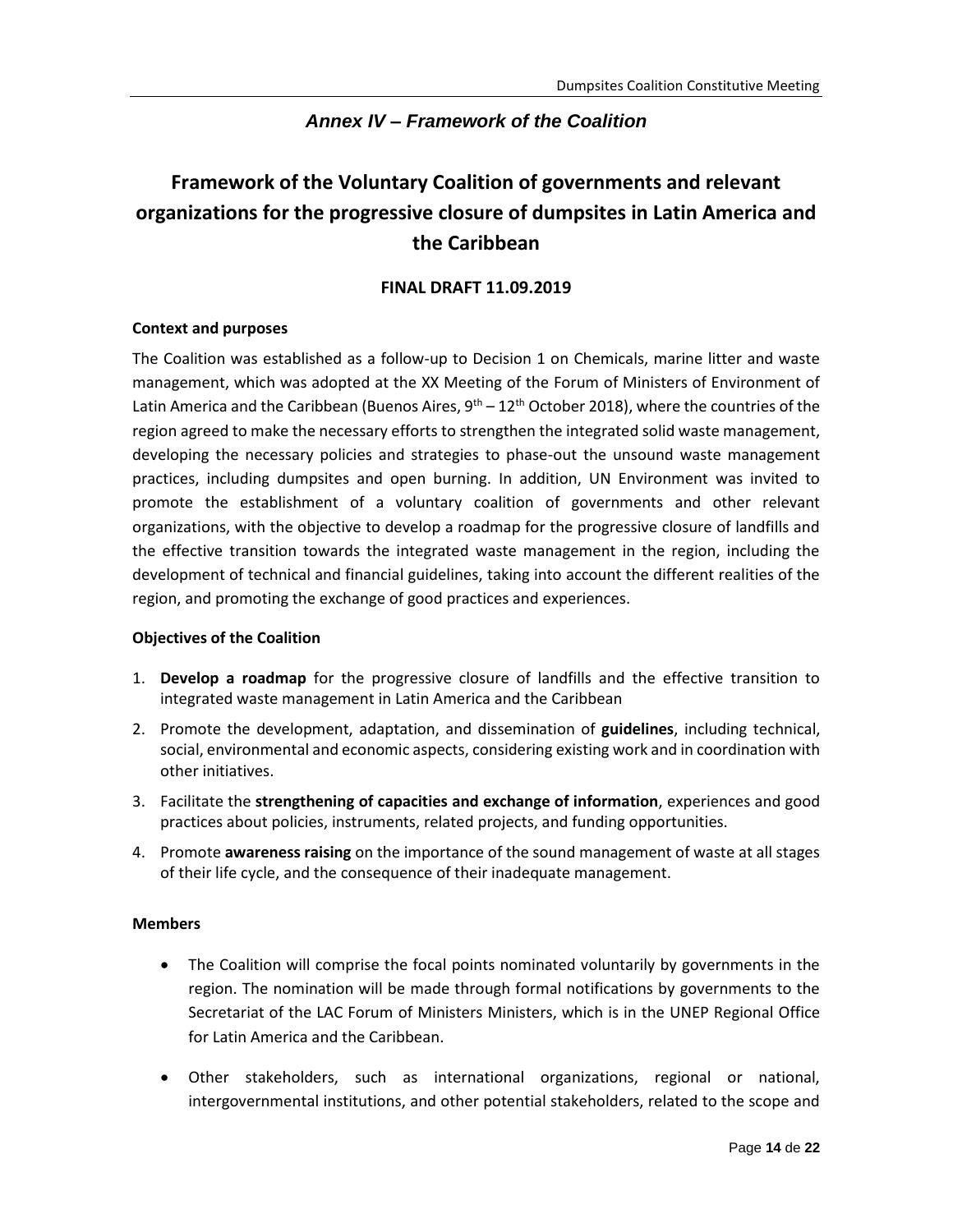purpose of the Coalition, may directly submit their formal request for membership to the Coalition or may be recommended by any participant. All membership requests will be duly evaluated by the Steering Committee of the Coalition, considering a balance on the number of stakeholders to be engaged and the themes that they will be supported, and will be informed to all governmental focal points.

- The participation in the Coalition is voluntary and each stakeholder can be, individually, establish the scope of its contribution to the work of the Coalition.
- UN Environment will contribute as Secretariat to the Coalition.

### **Structure**

- *Steering Committee*
	- The Steering Committee will be established as a body to coordinate, guide, support, and follow-up on the activities of the Coalition, as well as to facilitate resource mobilization.
	- The Committee will be comprised by eight (8) members, with a majority of government focal points, and promoting a sub-regional and sectoral balance.
	- The governments and organizations interested to join the Steering Committee shall submit their formal expression of adherence through the Secretariat.
	- The members of the Steering Committee will be nominated for two years.
	- The Steering Committee will have a Chair and a Vice-chair, to be elected among the government focal points, who with the support of the Secretariat, will convene and lead the meetings of the Committee; as well as coordinate the communication with the other stakeholders of the Coalition.
- *Secretariat*
	- The network will be supported by the Secretariat of the LAC Forum Ministers, which is in the UNEP Regional Office for Latin America and the Caribbean, including the following functions:
		- i. To support the development of the meetings of the Steering Committee and other meetings of the Coalition.
		- ii. To prepare a Work Plan, regarding the activities of the Coalition, in consultation with the focal points for their approval.
		- iii. To support the implementation of programs and other activities of the Coalition, in accordance with the Work Plan, and subject to the availability of resources.

### **Work Plan**

• The Coalition will develop a Work Plan in accordance with the agreed objectives, including the development of the Roadmap, as well as possible actions for capacity building, technical assistance and information exchange.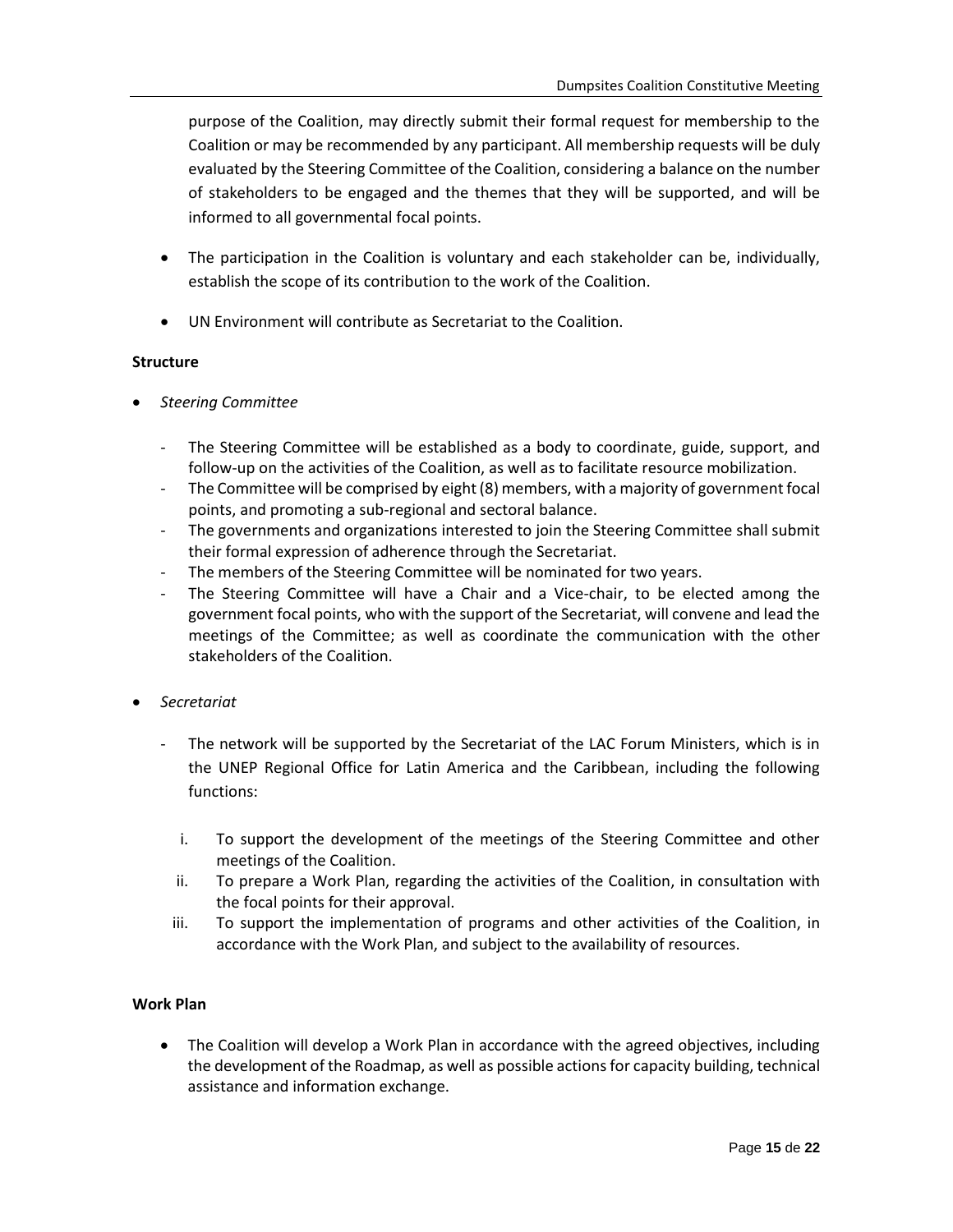• For the implementation of the activities included in the Work Plan, specific working groups can be established.

#### **Other operational aspects**

- The members of the Coalition will meet periodically using virtual media. Face-to-face meetings may be established subject to the availability of resources.
- English and Spanish will be the working languages of the Coalition, recognizing that there are several languages in the region. Efforts will be made to ensure that all documents related to the Coalition are circulated in both languages.
- Without prejudice to the mandate and decisions adopted by the Forum of the Ministers, this Framework document may be modified at any time by the Steering Committee, in consultation with all focal points.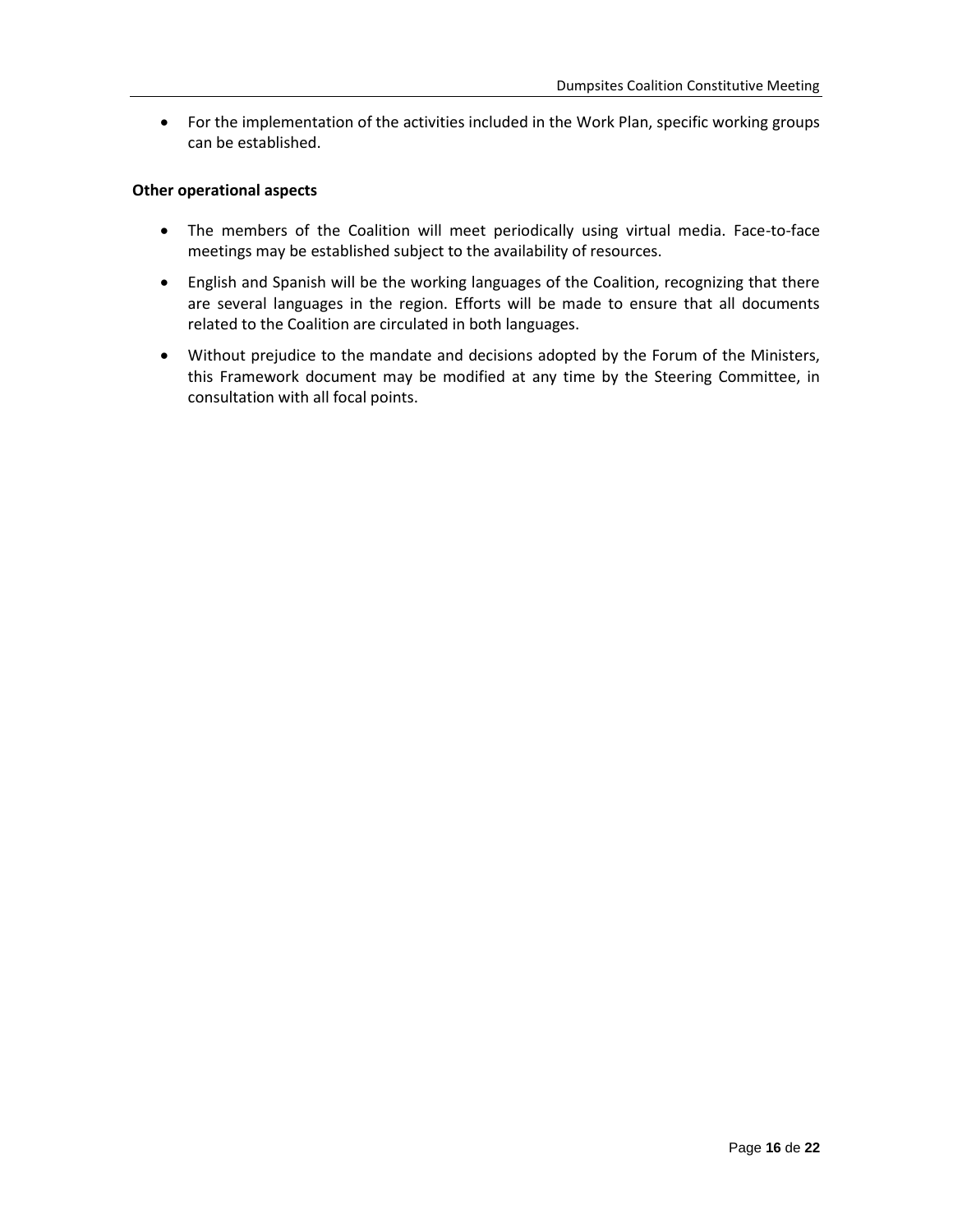# *Annex V – Draft Work Plan*

**Objective 1**: **Develop a road map** for the progressive closure of landfills and the effective transition to integrated waste management in Latin America and the Caribbean

| <b>Action</b>                                   | <b>Activity</b>                                                                                             | <b>Milestones</b>                                                                                                                   | <b>Period</b>        | <b>Responsibles/Partner</b>                                                        | <b>Resources</b><br>Required |
|-------------------------------------------------|-------------------------------------------------------------------------------------------------------------|-------------------------------------------------------------------------------------------------------------------------------------|----------------------|------------------------------------------------------------------------------------|------------------------------|
| 1.1 Develop the<br>Roadmap                      | 1.1.1 Define the elements and<br>structure of the roadmap                                                   | The structure has been agreed by the focal<br>points of the Coalition                                                               | 4T 2019              | <b>Drafting</b><br>Subcommittee/Steeri<br>ng Committee/Focal<br>Points/ISWA/ABRLPE |                              |
|                                                 | 1.1.2 Develop the Draft 0 (including the<br>compilation of current situation<br>information)                | The draft includes basic information on the<br>dumpsites's situation in the region and the<br>main steps, considerations and goals. | 2T 2020              |                                                                                    |                              |
|                                                 | 1.1.3 Regional consultation                                                                                 | The roadmap incorporates comments of<br>different countries and organizations.                                                      | 3T 2020              |                                                                                    |                              |
|                                                 | 1.1.4 Develop the final draft                                                                               | Document completed for submission                                                                                                   | 3T 2020              |                                                                                    |                              |
| 1.2 Submit and<br>disseminate of the<br>roadmap | 1.2.1 Prepare a draft Decision for<br>consideration by the XXII Forum of<br><b>Ministers of Environment</b> | The draft Decision for the approval of the<br>roadmap has been circulated for focal<br>points comments.                             | 4T 2020              |                                                                                    |                              |
|                                                 | 1.2.2 Submit in the XXII Forum of<br><b>Ministries of Environment</b>                                       | The roadmap and its annexes are approved<br>by the Forum of Ministers                                                               | 4T 2020 / 1T<br>2021 |                                                                                    |                              |
|                                                 | 1.2.3 Dissemination of the roadmap                                                                          | The roadmap has been disseminated to<br>countries and organizations.                                                                | 2021                 |                                                                                    |                              |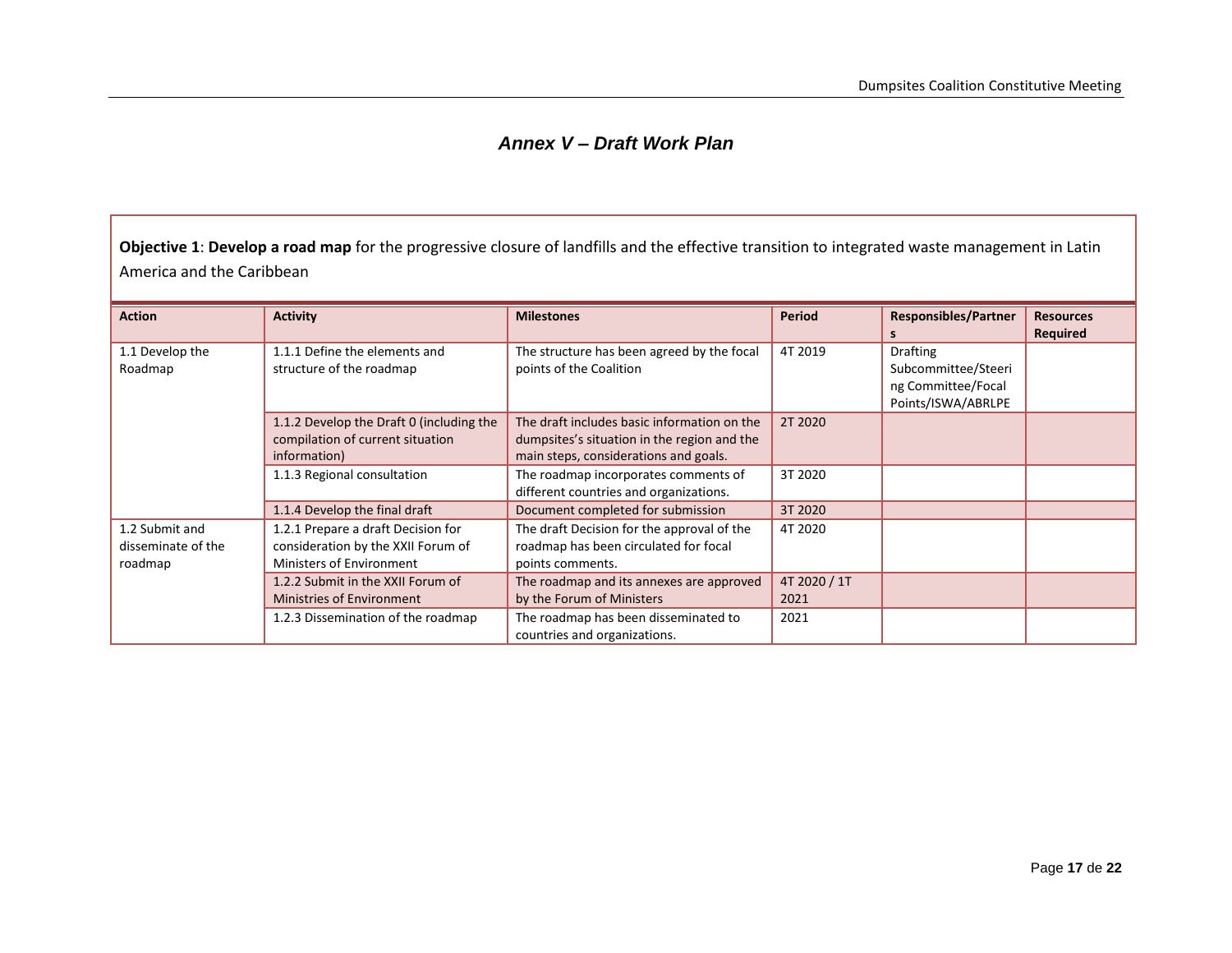| Objective 2. Promote the development, adaptation, and dissemination of guidelines, including technical, social, environmental and economic<br>aspects, considering existing work and in coordination with other initiatives. |                                                                                                                                                                                                                                                                                                       |                                                                                                         |               |                                                            |                              |  |
|------------------------------------------------------------------------------------------------------------------------------------------------------------------------------------------------------------------------------|-------------------------------------------------------------------------------------------------------------------------------------------------------------------------------------------------------------------------------------------------------------------------------------------------------|---------------------------------------------------------------------------------------------------------|---------------|------------------------------------------------------------|------------------------------|--|
| <b>Action</b>                                                                                                                                                                                                                | <b>Activity</b>                                                                                                                                                                                                                                                                                       | <b>Milestones</b>                                                                                       | <b>Period</b> | Responsibles/Par<br>tners                                  | <b>Resources</b><br>required |  |
| 2.1 Develop guidelines                                                                                                                                                                                                       | 2.1.1 Identify and compile guidelines for the<br>progressive dumpsites closure and the<br>effective transition towards integrated waste<br>management. These guidelines should<br>ensure the uniformity of the language and<br>technical definitions and take into account<br>the post-closure phase. | Guidelines has been<br>identified and<br>complied                                                       | 4T2019        | <b>Steering</b><br>Committee<br><b>Focal Points</b>        |                              |  |
|                                                                                                                                                                                                                              | 2.1.2 Analyze the guidelines compiled from<br>the region                                                                                                                                                                                                                                              | Guidelines have been<br>analyzed                                                                        | 1T2020        | <b>Drafting</b><br>Subcommittee                            |                              |  |
|                                                                                                                                                                                                                              | 2.1.3 Prioritize according to the need of the<br>region the development of guidelines<br>according to the desired approach                                                                                                                                                                            | It has been identified<br>the needs of the<br>region to the start of<br>the guideline's<br>development. | 2T2020        | Steering<br>Committee<br><b>Focal Points</b>               |                              |  |
|                                                                                                                                                                                                                              | 2.1.4 Develop guidelines based on the<br>priorities identified in the region                                                                                                                                                                                                                          | Development of the<br>draft proposals.                                                                  | 3T2020        | <b>Drafting</b><br>Subcommittee<br>External<br>consultants |                              |  |
|                                                                                                                                                                                                                              | 2.1.5 Regional Guidelines Consultation                                                                                                                                                                                                                                                                | The guidelines<br>incorporate<br>comments from<br>different countries,<br>and organizations             | 3T2020/4T2020 | Steering<br>Committee<br><b>Focal Points</b>               |                              |  |
|                                                                                                                                                                                                                              | 2.1.6 Elaborate the final development of the<br>guidelines                                                                                                                                                                                                                                            | Consensus document<br>for its presentation                                                              | 4T2020        | <b>Drafting</b><br>Subcommittee<br>External<br>consultants |                              |  |
|                                                                                                                                                                                                                              | 2.1.7 Submit to the Forum of Minsters                                                                                                                                                                                                                                                                 | Guidelines received<br>by the Forum of<br><b>Ministers</b>                                              | 4T2020/1T2021 | <b>Steering</b><br>Committee                               |                              |  |
|                                                                                                                                                                                                                              | 2.1.8 Elaborate the dissemination strategy                                                                                                                                                                                                                                                            | Document produced                                                                                       | 1T2021        | External<br>consultants                                    |                              |  |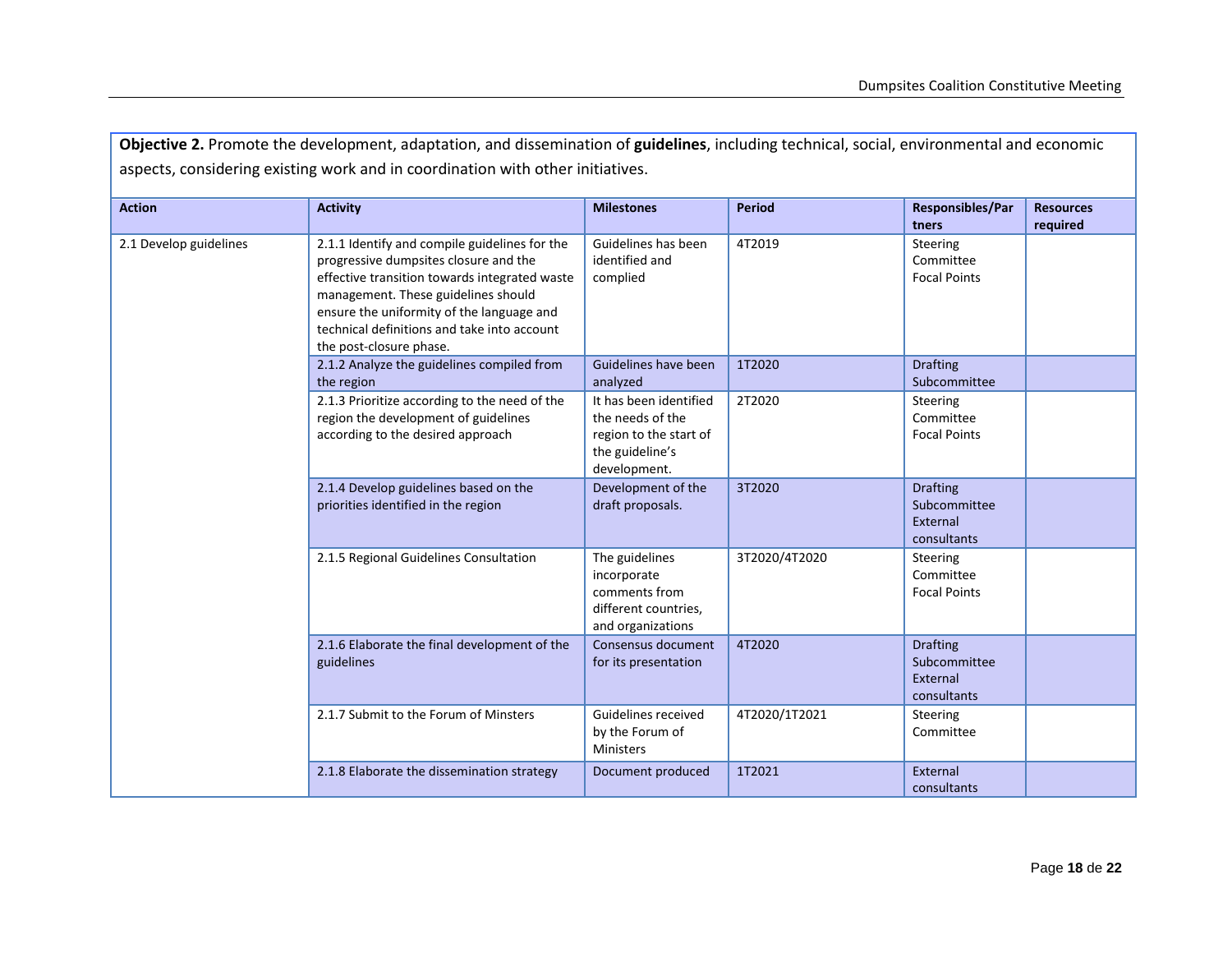| 2.1.9 Encourage and promote the use of the | Defined guidelines<br>disseminated to | 4T2021 | Steering                         |  |
|--------------------------------------------|---------------------------------------|--------|----------------------------------|--|
| reference guidelines                       | countries and                         |        | Committee<br><b>Focal Points</b> |  |
|                                            | organizations                         |        |                                  |  |

| Objective 3: Facilitate the strengthening of capacities and exchange of information, experiences and good practices about policies,<br>instruments, related projects, and funding opportunities. |                                                                                                                                                                                                                                                        |                                                                                                                                                           |               |                                  |                              |  |  |
|--------------------------------------------------------------------------------------------------------------------------------------------------------------------------------------------------|--------------------------------------------------------------------------------------------------------------------------------------------------------------------------------------------------------------------------------------------------------|-----------------------------------------------------------------------------------------------------------------------------------------------------------|---------------|----------------------------------|------------------------------|--|--|
| <b>Action</b>                                                                                                                                                                                    | <b>Activity</b>                                                                                                                                                                                                                                        | <b>Milestones</b>                                                                                                                                         | <b>Period</b> | <b>Responsibles/Par</b><br>tners | <b>Resources</b><br>required |  |  |
| 3.1 Develop a training and<br>institutional strengthening plan                                                                                                                                   | 3.1.1 Identify through a survey of coalition<br>countries, of training needs success<br>stories/good practices and related<br>environmental policies                                                                                                   | Designed surveys.<br>Training needs, case<br>studies, and good<br>practices identified.                                                                   |               |                                  |                              |  |  |
|                                                                                                                                                                                                  | 3.1.2 Develop a training plan                                                                                                                                                                                                                          | <b>Training plan</b><br>developed                                                                                                                         |               |                                  |                              |  |  |
|                                                                                                                                                                                                  | 3.1.3 Identify and disseminate existing<br>resources of training at different levels:<br>degree, postgraduate degree, postgraduate<br>diploma, etc., and in different modalities: on<br>line, in person, etc. / align and/or influence<br>its content. | Document of training<br>offers published,<br>which include<br>mechanism for<br>accessing scholarship<br>applications,<br>schedule, and course<br>details. |               |                                  |                              |  |  |
|                                                                                                                                                                                                  | 3.1.4 Implement agreements with<br>institutions identified in 3.1.3. in order to<br>facilitate the access to scholarship and to be<br>able to harmonize/adapt the needs contents<br>of the coalition                                                   | Signed agreements                                                                                                                                         |               |                                  |                              |  |  |
| 3.2 Implement training and<br>information exchange activities                                                                                                                                    | 3.2.1 Carry out the necessary coordination to<br>implement webinars, workshops, study<br>tours, online courses, etc.                                                                                                                                   | Training activities<br>implemented                                                                                                                        |               |                                  |                              |  |  |
| 3.3 Promote the creation of a<br>virtual platform for information<br>exchange                                                                                                                    | 3.3.1 Identify existing platforms within the<br>framework of the Coalition's participants or<br>others                                                                                                                                                 | Listing of virtual<br>platforms                                                                                                                           |               |                                  |                              |  |  |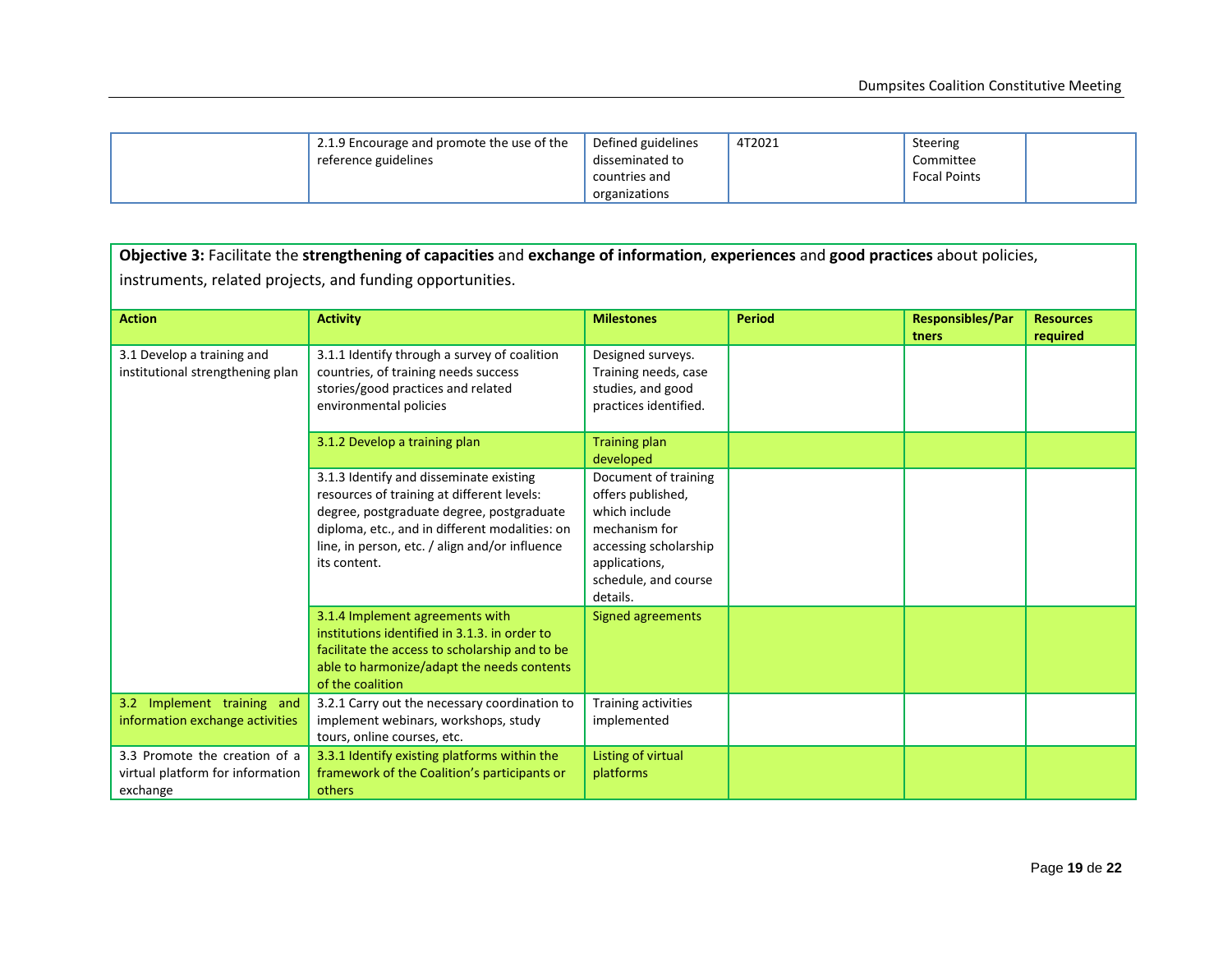|                                               | 3.3.2 Design/Adapt and operate the platform                                 | Signed agreements<br>for the use and<br>adaptation of the<br>platform (if<br>applicable).<br>Virtual operating<br>platform.<br>User manual |  |  |
|-----------------------------------------------|-----------------------------------------------------------------------------|--------------------------------------------------------------------------------------------------------------------------------------------|--|--|
|                                               |                                                                             | elaborated and<br>disseminated.                                                                                                            |  |  |
| 3.4 Facilitate access to financial<br>sources | 3.4.1 Identify funding<br>opportunities/resources                           | List of financing<br>opportunities                                                                                                         |  |  |
|                                               | 3.4.2 Disseminate and facilitate training<br>actions on access to resources |                                                                                                                                            |  |  |

**Objective 4:** Promote **awareness raising** on the sound waste management at all stages of their life cycle and the consequence of their inadequate management

| <b>Action</b>                                | <b>Activity</b>                                                                                                                                                                                              | <b>Milestones</b>                                                             | Period  | <b>Responsibles/Par</b><br>tners | <b>Resources</b><br>required |
|----------------------------------------------|--------------------------------------------------------------------------------------------------------------------------------------------------------------------------------------------------------------|-------------------------------------------------------------------------------|---------|----------------------------------|------------------------------|
| 4.1 Disseminate at political<br>level        | 4.1.1. Develop a communication document<br>of political scope that includes an estimation<br>of the costs that can be reached by the<br>impacts generated to the environment and<br>health by mismanagement. | Document produced                                                             | 1T 2020 |                                  |                              |
| outreach<br>4.2<br>Develop<br>an<br>campaign | 4.2.1. Define the topics that integrated the<br>subject to be disseminated.                                                                                                                                  | The specific working<br>group defines the<br>points on which it will<br>work. |         |                                  |                              |
|                                              | 4.2.2Develop a guidance document with the<br>description of each point.                                                                                                                                      | The document<br>includes the<br>development of the<br>points.                 |         |                                  |                              |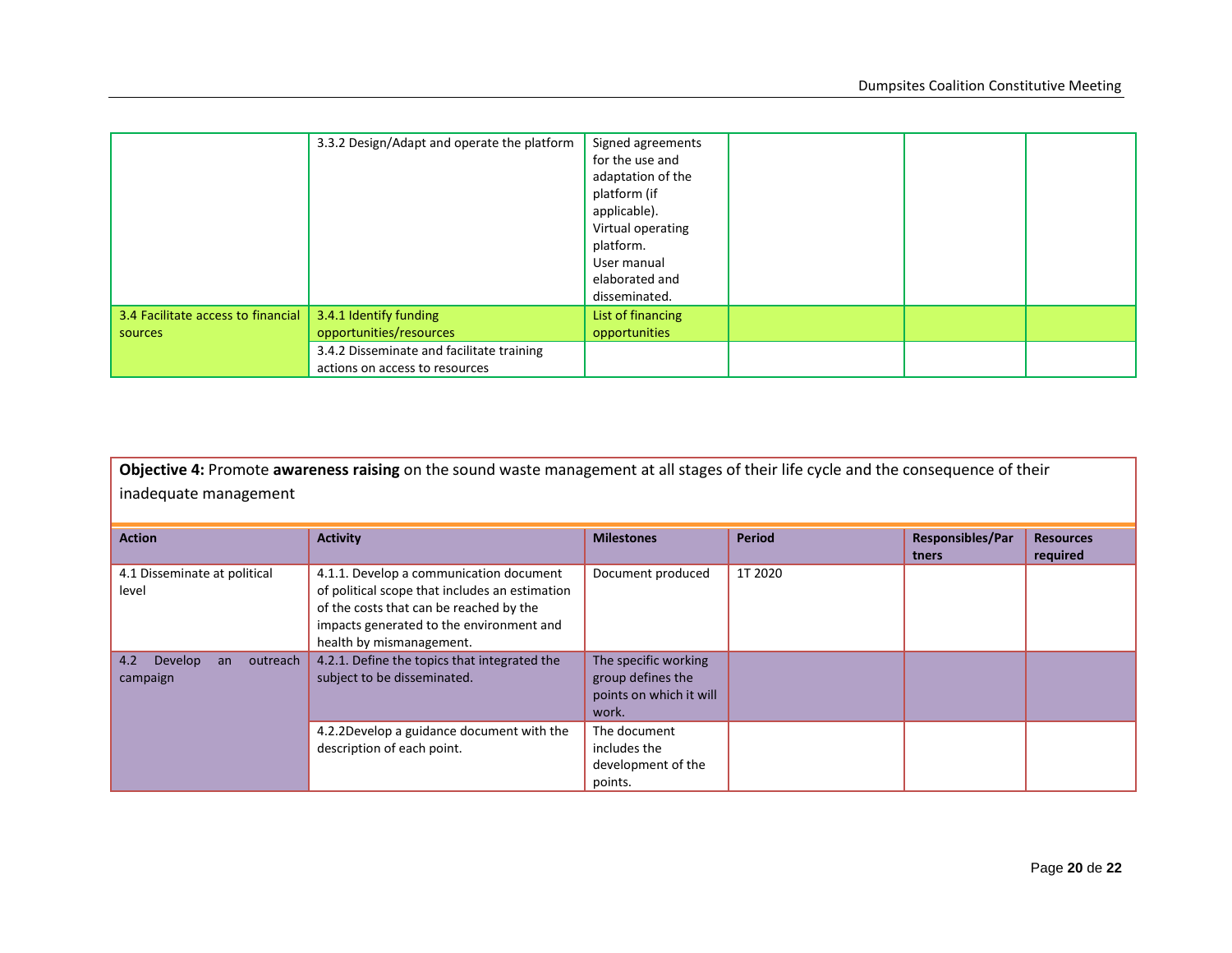|                                                                                                             | 4.2.3. Develop the TOR (terms of reference)<br>to recruit the development of campaigns.                                     | TOR to a campaign<br>geared towards the<br>population<br>surrounding the<br>landfill. TOR to a<br>campaign geared<br>towards the private<br>or industrial sector.<br>TOR to a campaign<br>geared toward the<br>general population. | Social actors such<br>as ONG's or civil<br>associations. |                     |
|-------------------------------------------------------------------------------------------------------------|-----------------------------------------------------------------------------------------------------------------------------|------------------------------------------------------------------------------------------------------------------------------------------------------------------------------------------------------------------------------------|----------------------------------------------------------|---------------------|
|                                                                                                             | 4.2.4. Disseminate the campaign among<br>public agencies, institutions, the private<br>sector and the population in general |                                                                                                                                                                                                                                    |                                                          |                     |
| 4.3 Develop of a curricular<br>module for children to be<br>included in pre-school and<br>primary education | 4.3.1. Develop the TOR (terms of reference)<br>to recruit the development of the module.                                    |                                                                                                                                                                                                                                    |                                                          | <b>Universities</b> |
|                                                                                                             | 4.3.2. Promote the legal implementation of<br>this module in the official curricula.                                        | Debate in the Forum<br>of Ministers                                                                                                                                                                                                |                                                          |                     |